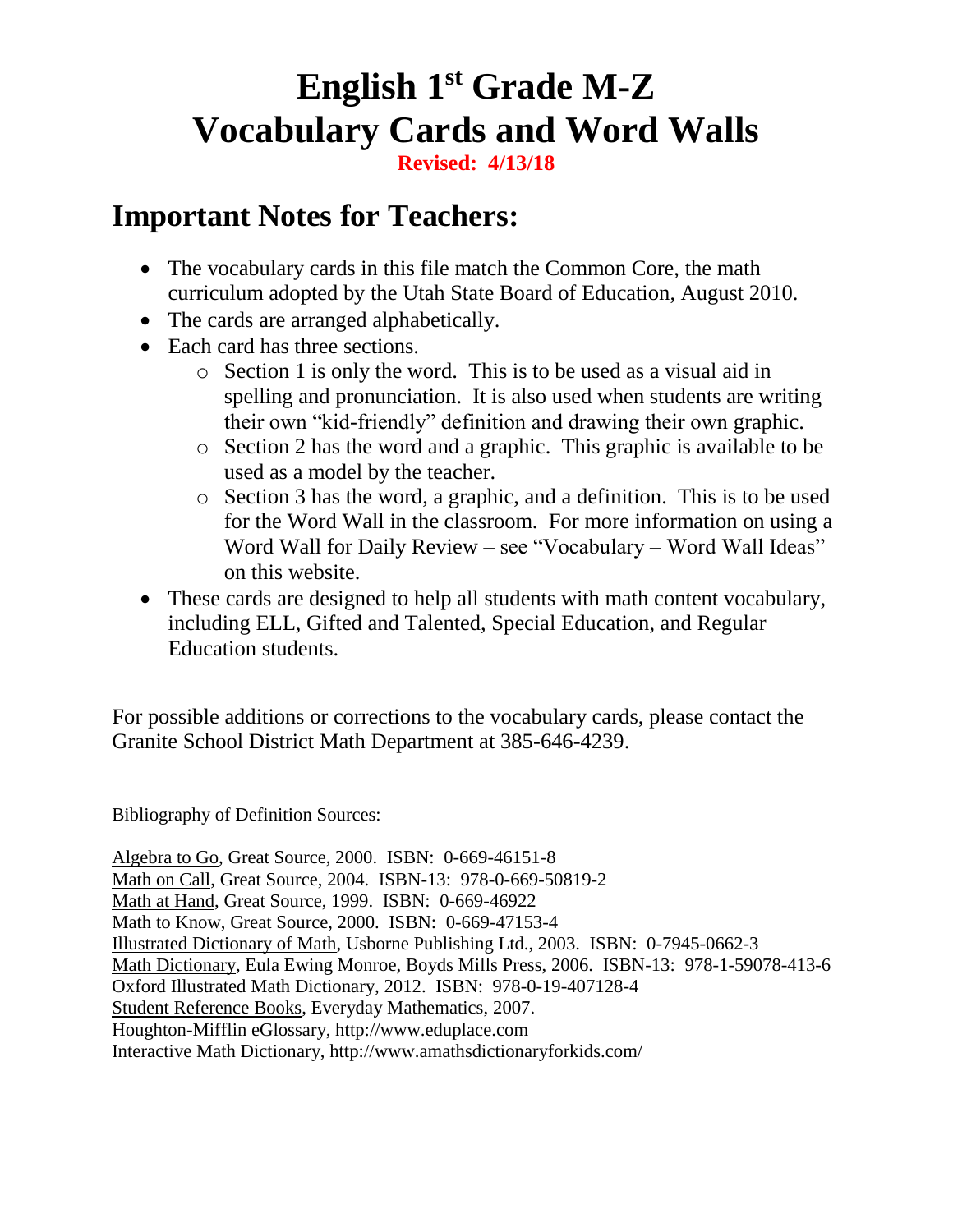# **making ten**

### **making**   $\sum_{9 + 1 \text{ makes 10.}}$



 **10 plus the 5 left over makes 15.** 

**making**   $ten$   $\frac{1}{9 + 1 \text{ makes } 10.}$ 



 **10 plus the 5 left over makes 15.** 

A strategy that uses combinations of numbers that add up to ten.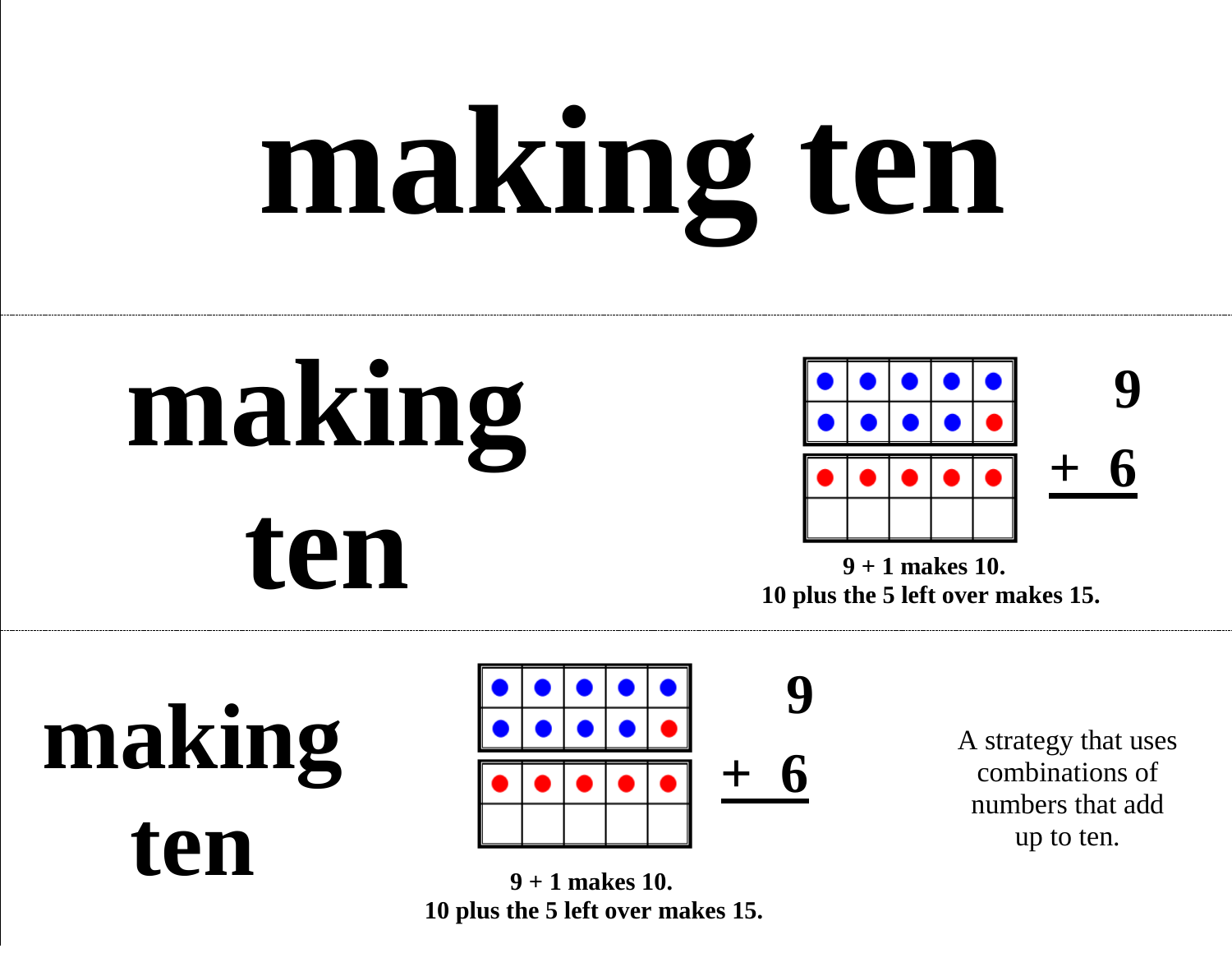### **measure**

#### **measure**



**Laying multiple paper clips end to end to measure the length of a pencil.**

#### **measure**



**Laying multiple paper clips end to end to measure the length of a pencil.**

To find a number that shows the size or quantity of something.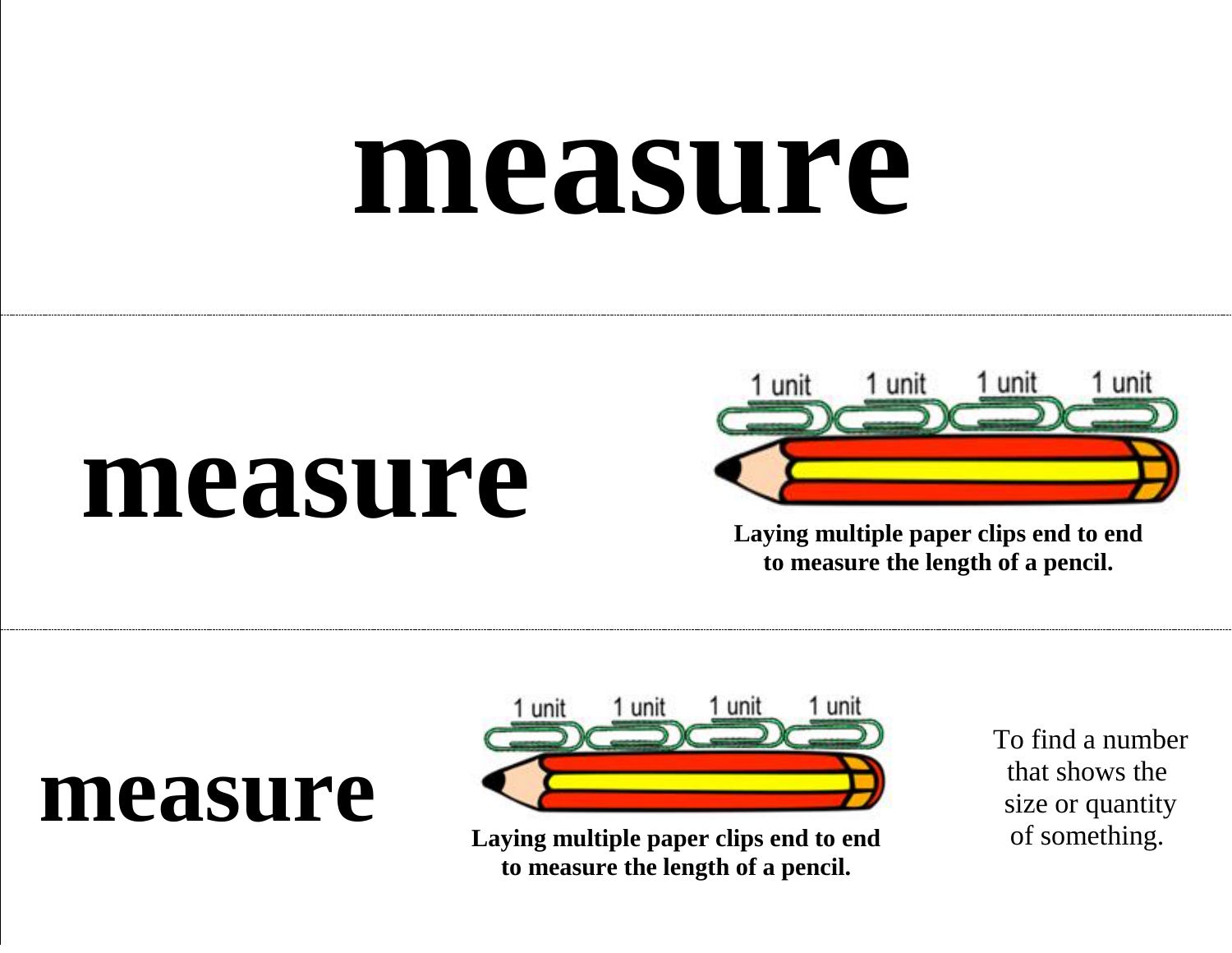### **minus**

#### **minus**  $3 - 1 = 2$

#### minus a symbol that shows<br>away a quantity.  $3 - 1 = 2$

subtraction; take away a quantity.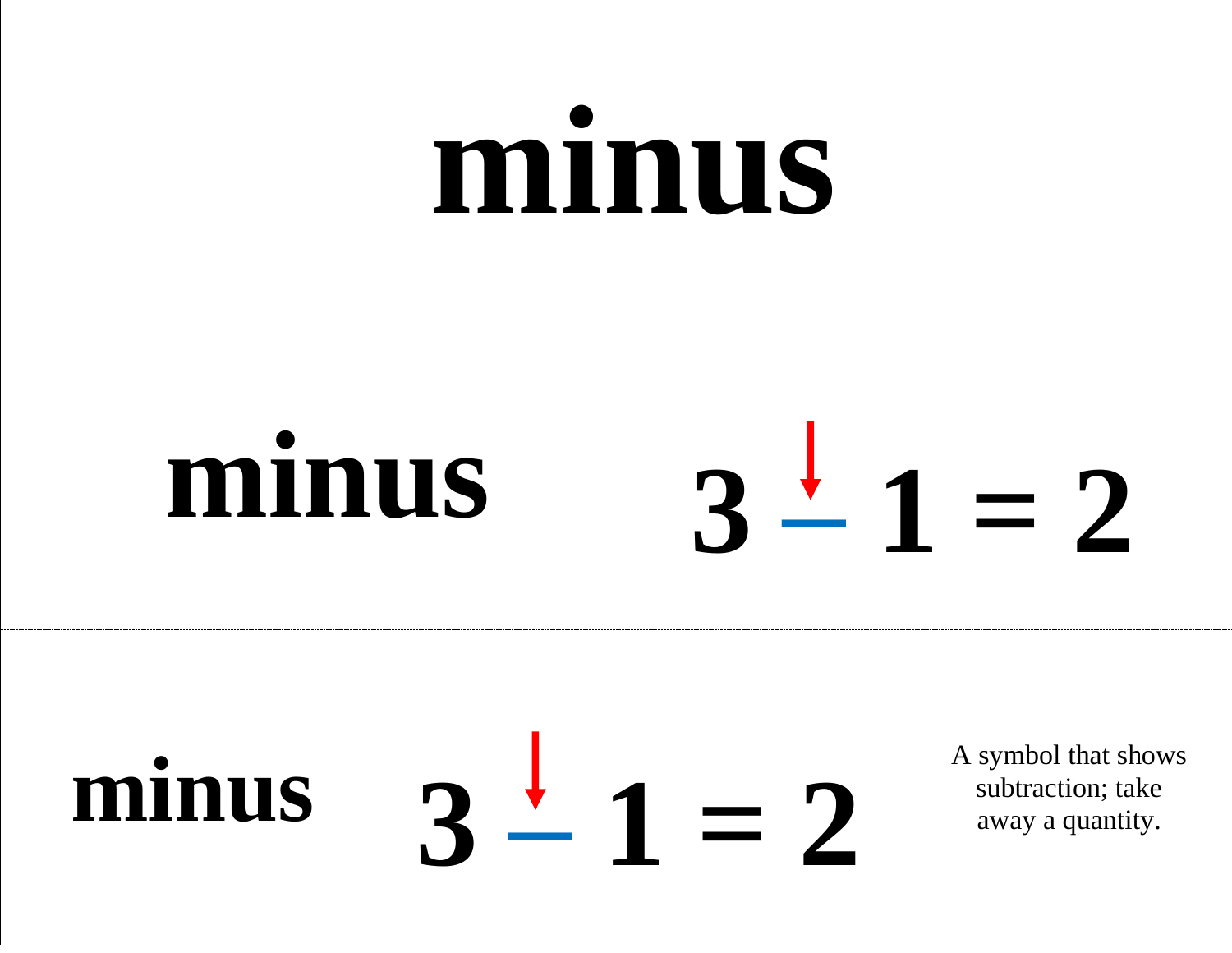## **minute (min)**

### **minute (min)**



**minute (min)**



A unit of time equal to 60 seconds.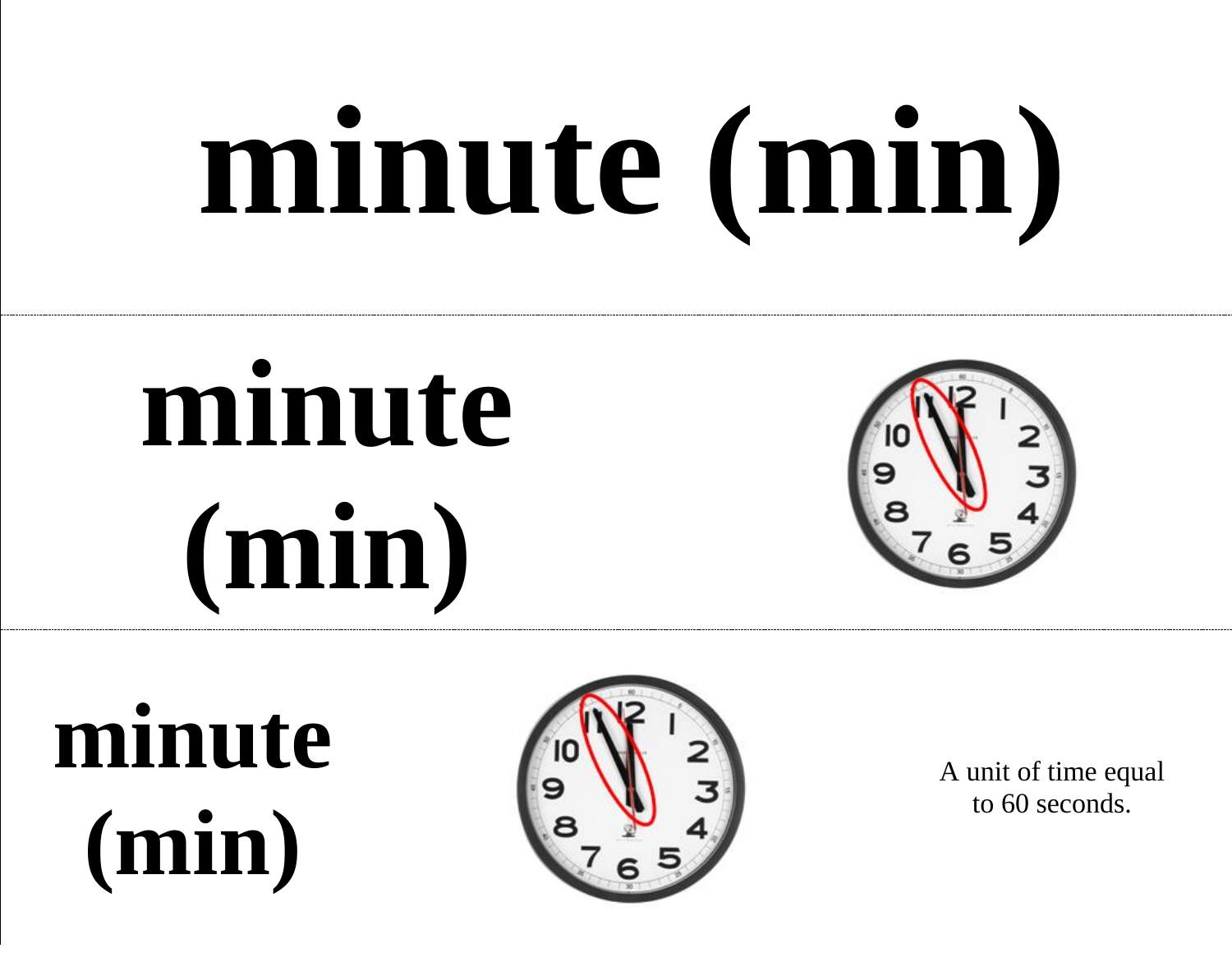### **minute hand**

### **minute hand**



**minute hand**



 The long hand on a clock.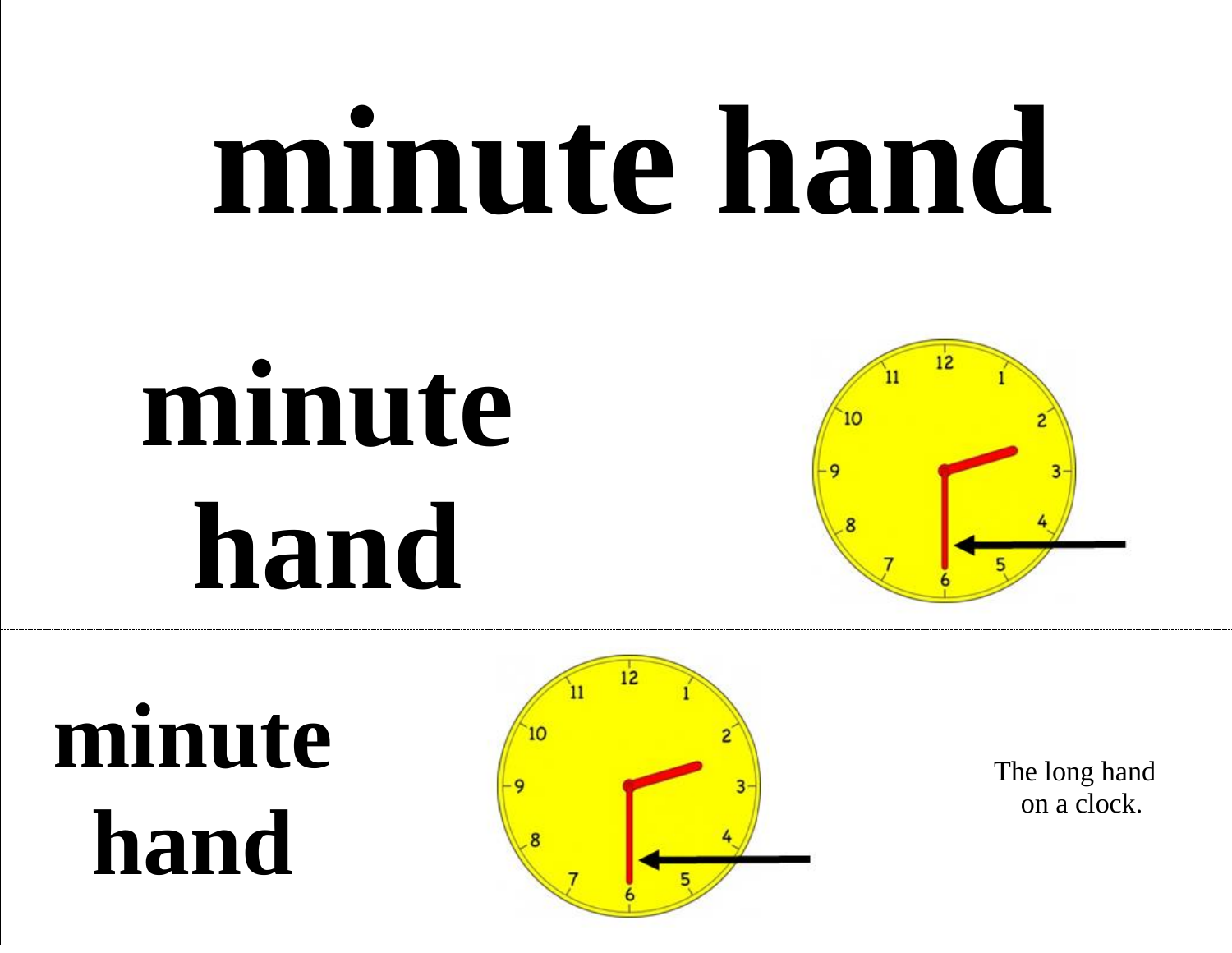#### **more**







or amount.

**This group has more.**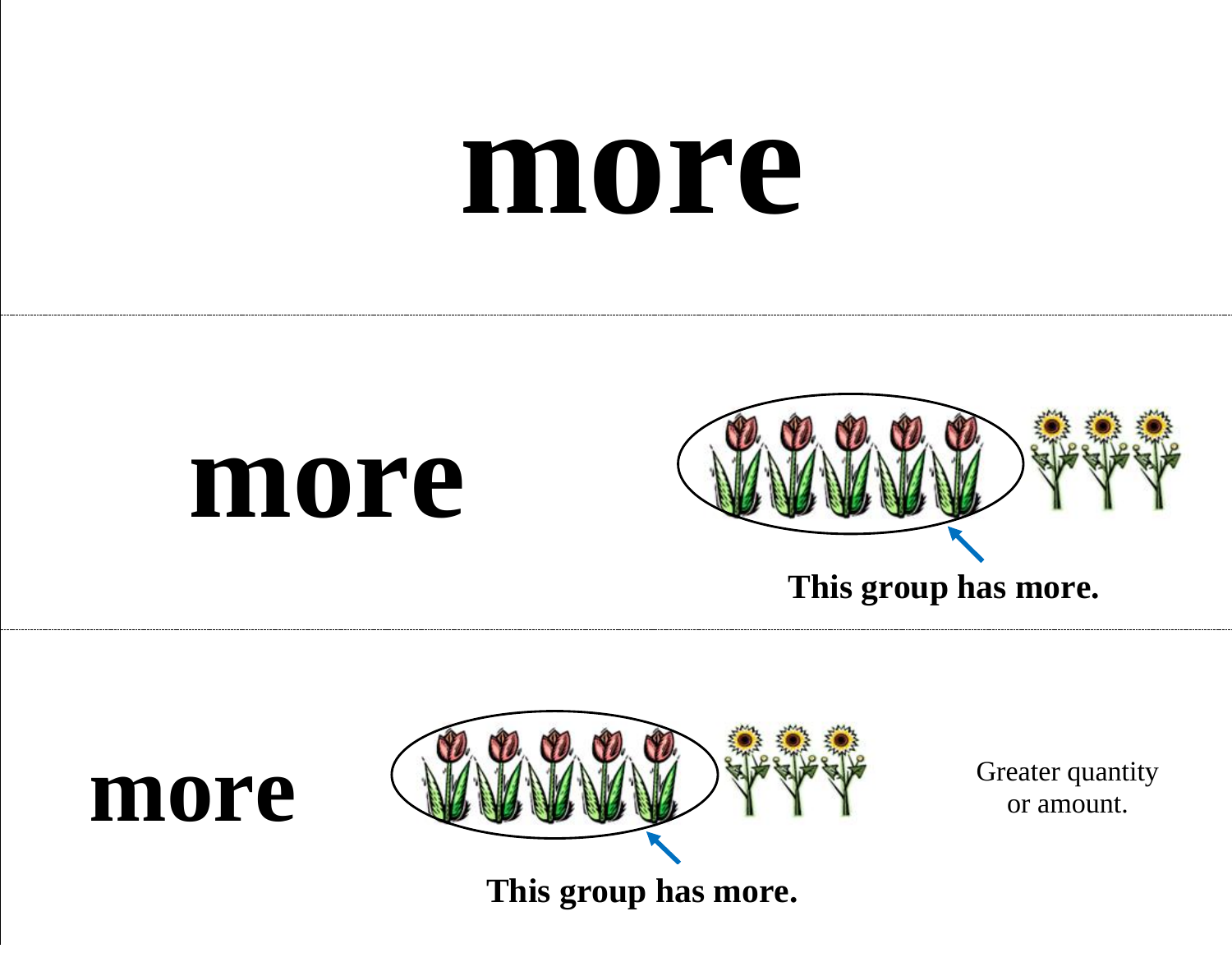### **more than**

### **more than**

#### **10 more than 24**



**more than**

**10 more than 24** 



More than can be used to describe an action to mentally add 10 more to a given number.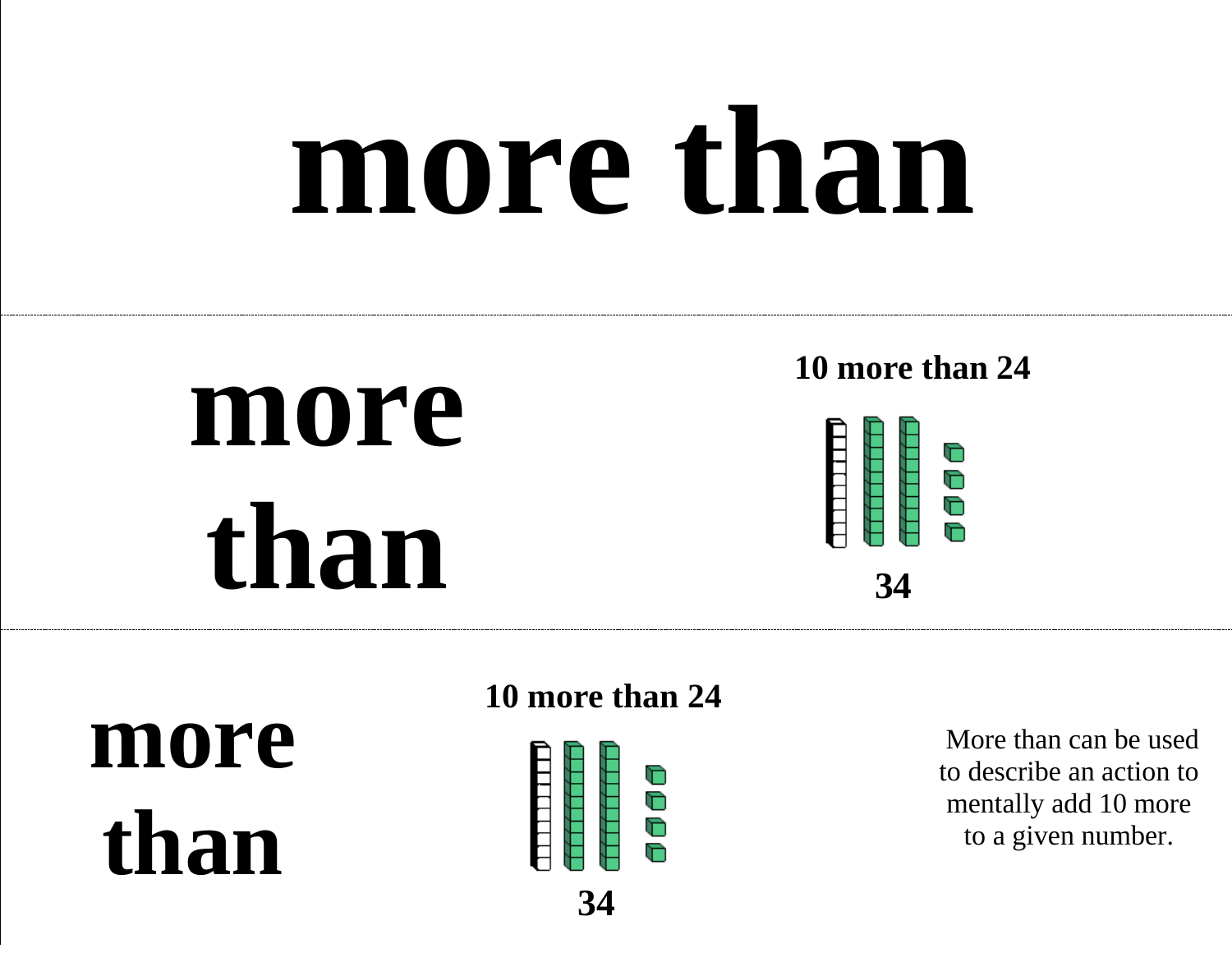### **most**





**most**

A word used when comparing three or more groups of objects.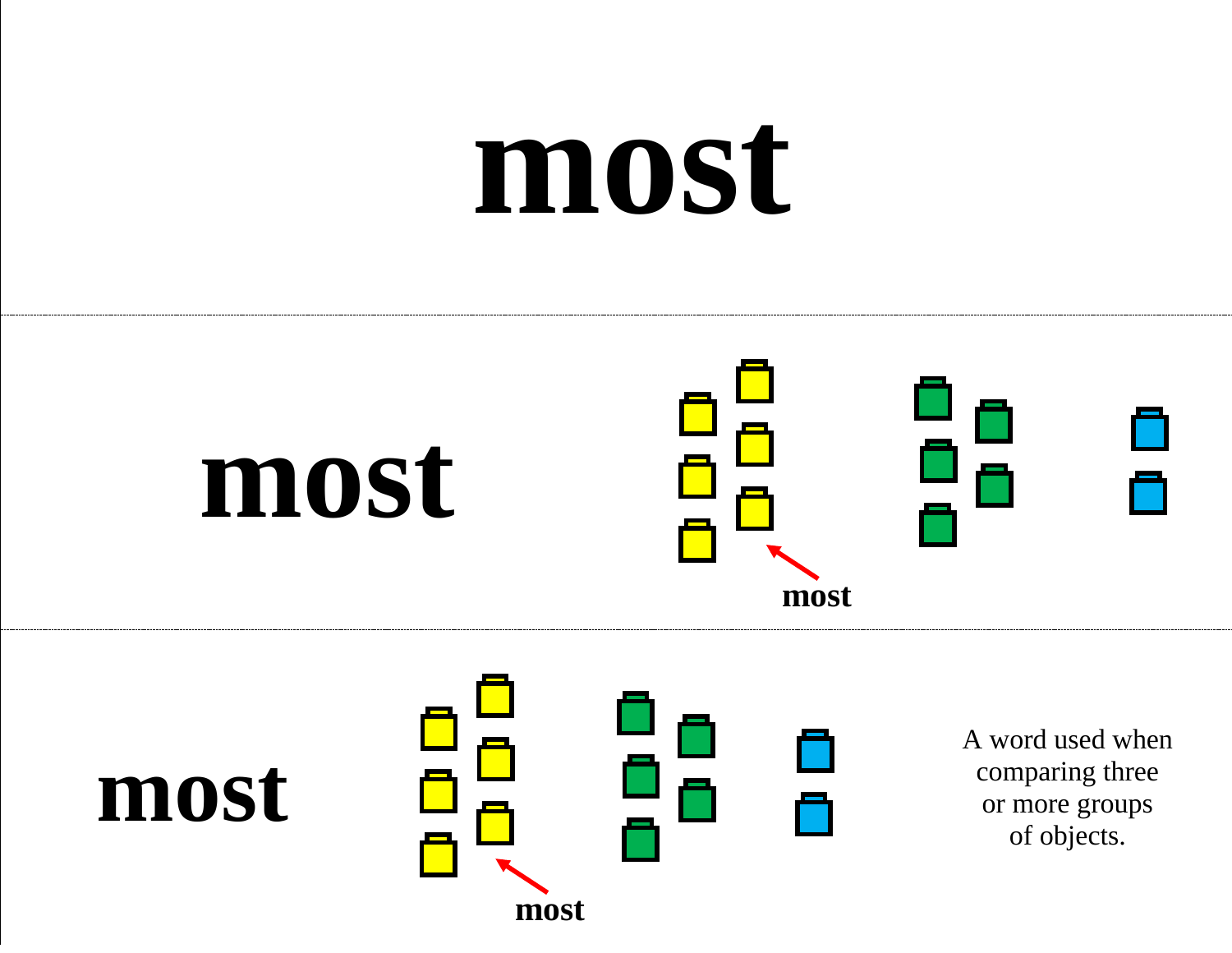### **number**

### **number**



**There are 3 candies.** 

#### **number**



**There are 3 candies.** 

A number indicates how many or how much. The number of objects can be named by the numeral 3.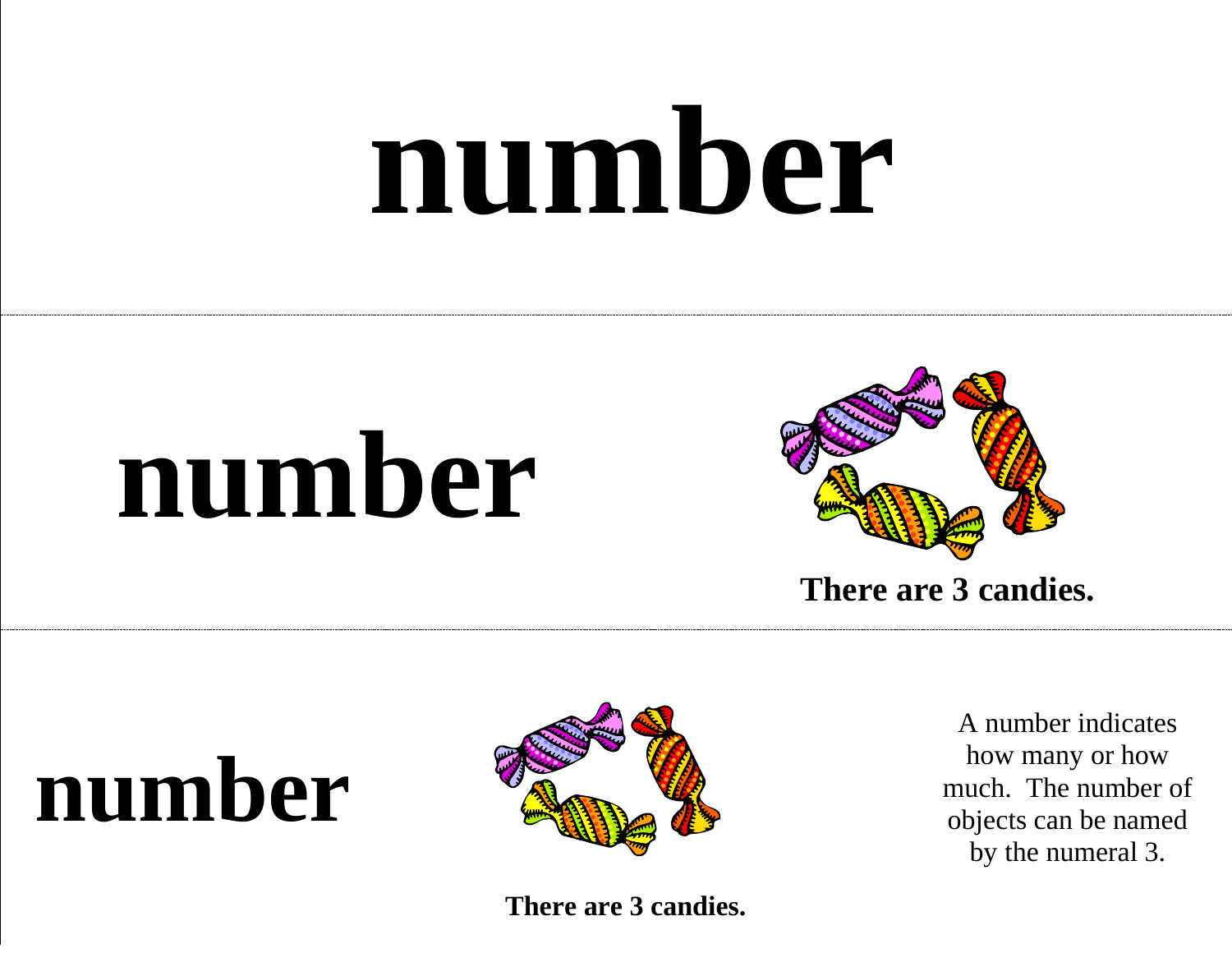### **number line**

### **number line**





 $5\,6$  $\overline{7}$ 

A diagram that represents numbers as points on a line.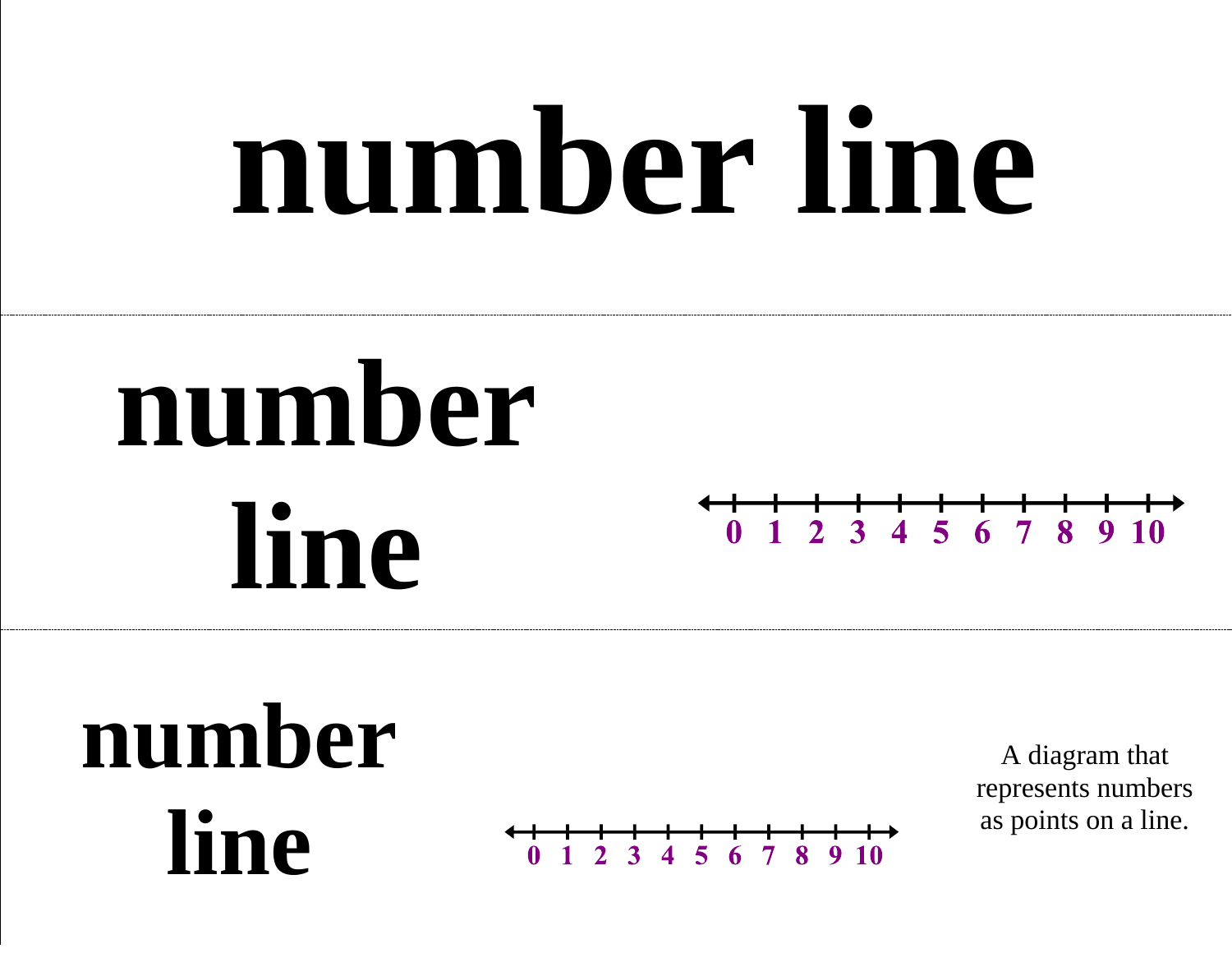### **numeral**





to represent a number.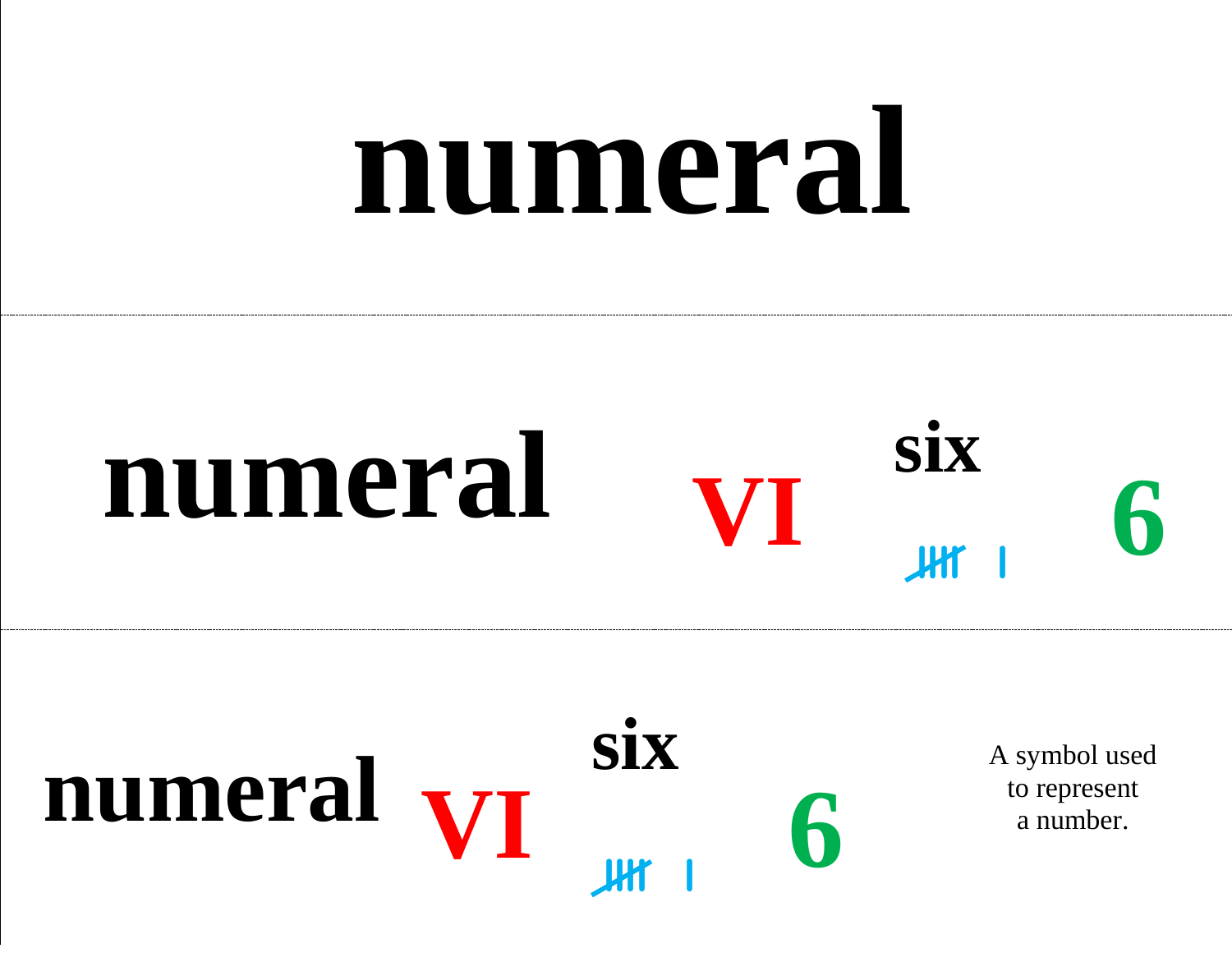# **object**







that can be seen and touched.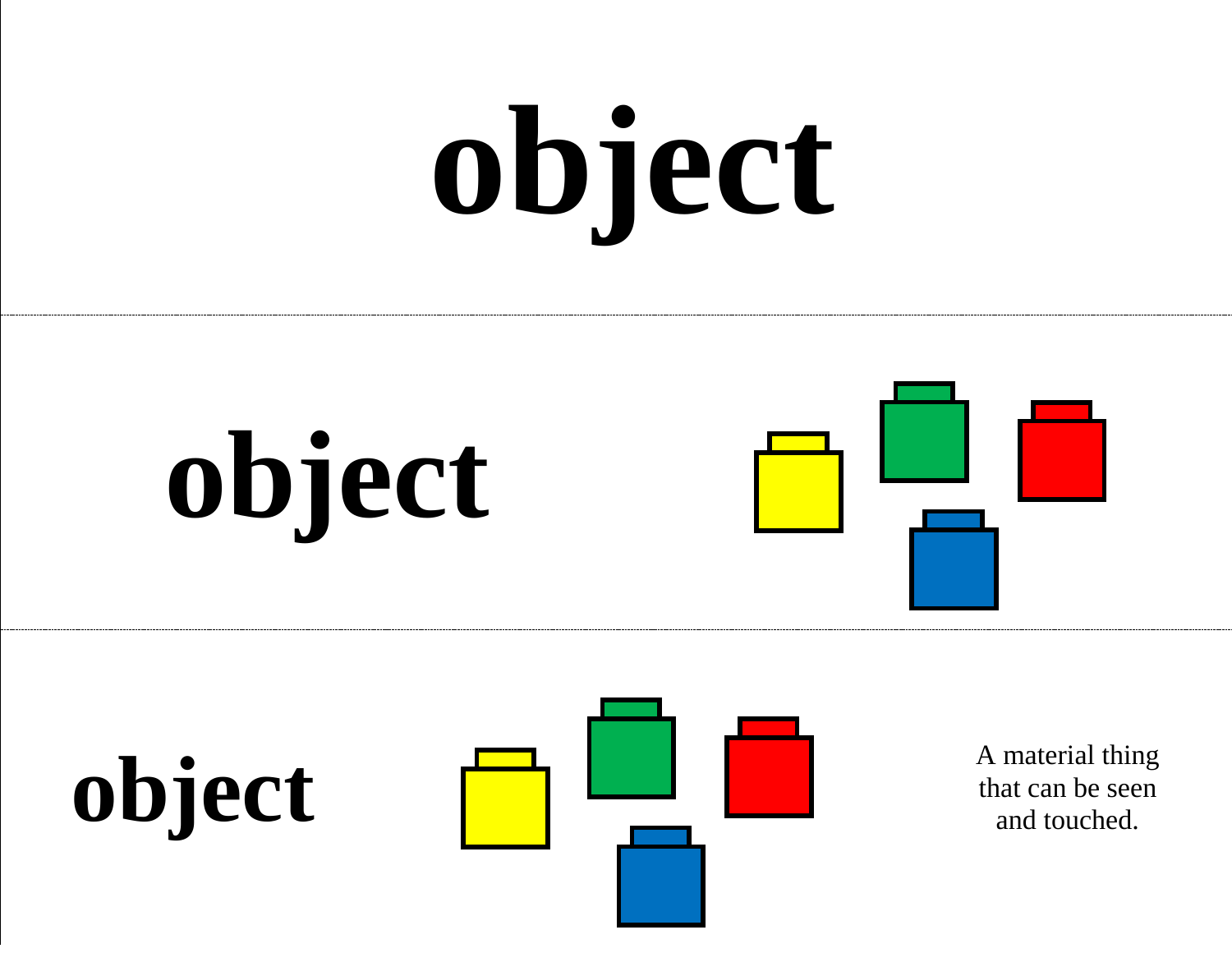#### **ones**



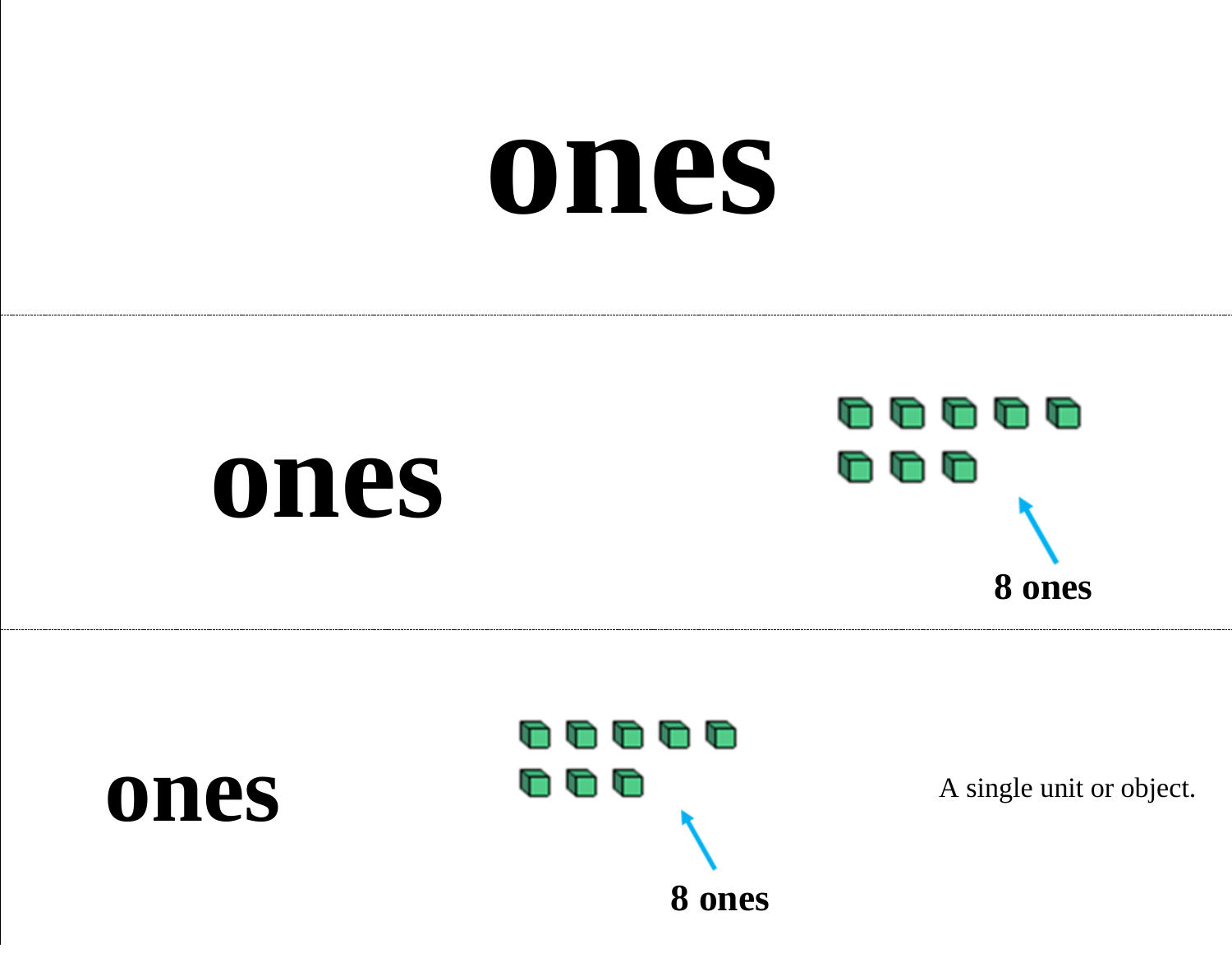### **order**

#### **order**  $4 + 1 = 5$  $1 + 4 = 5$

#### **You can add in any order.**

$$
4 + 1 = 5
$$
 **o o o o o o**  
0 **r h** sequence or  
0 **r h** sequence or  
arrangement of things.

**You can add in any order.**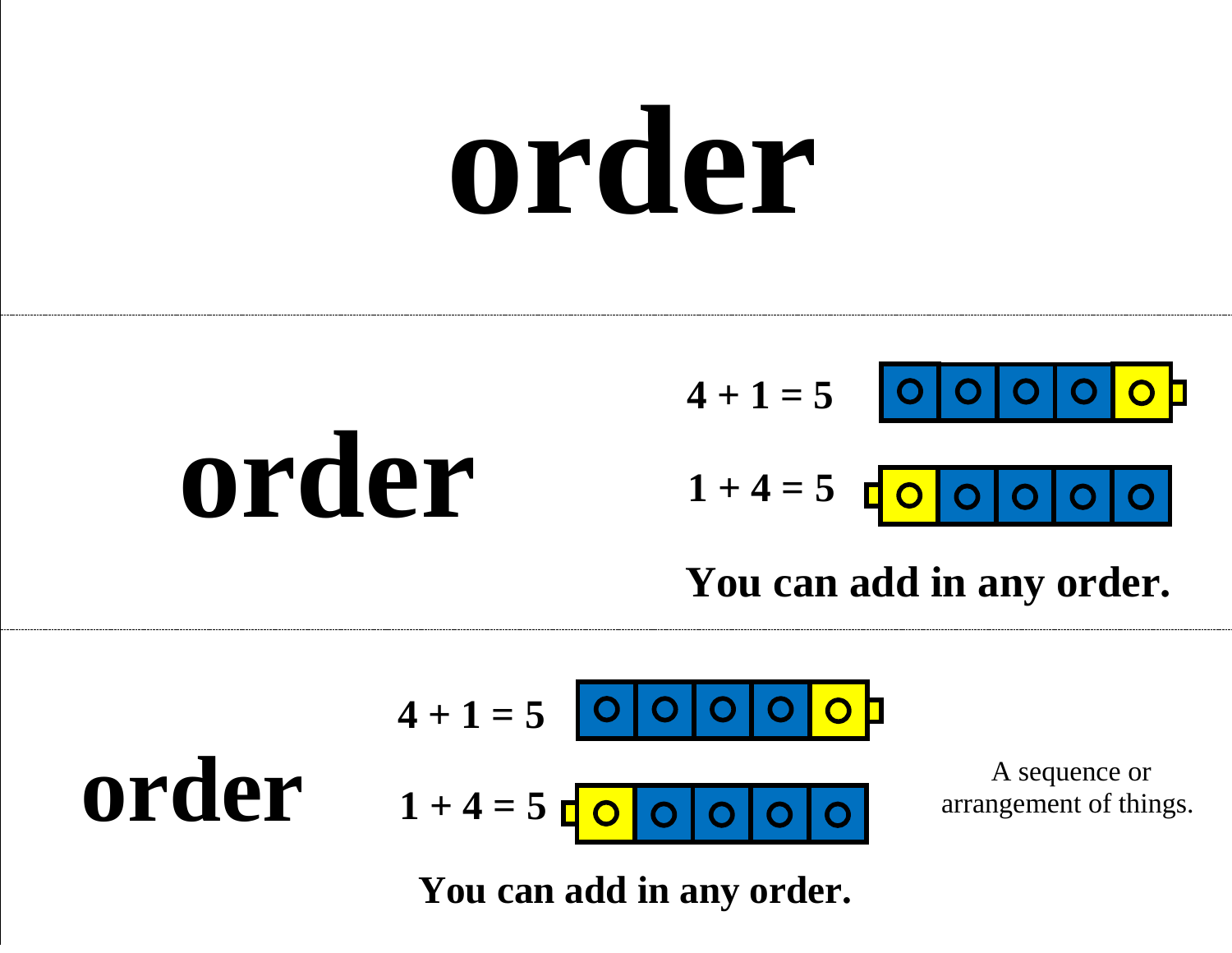## **partition**







to divide shapes into smaller parts.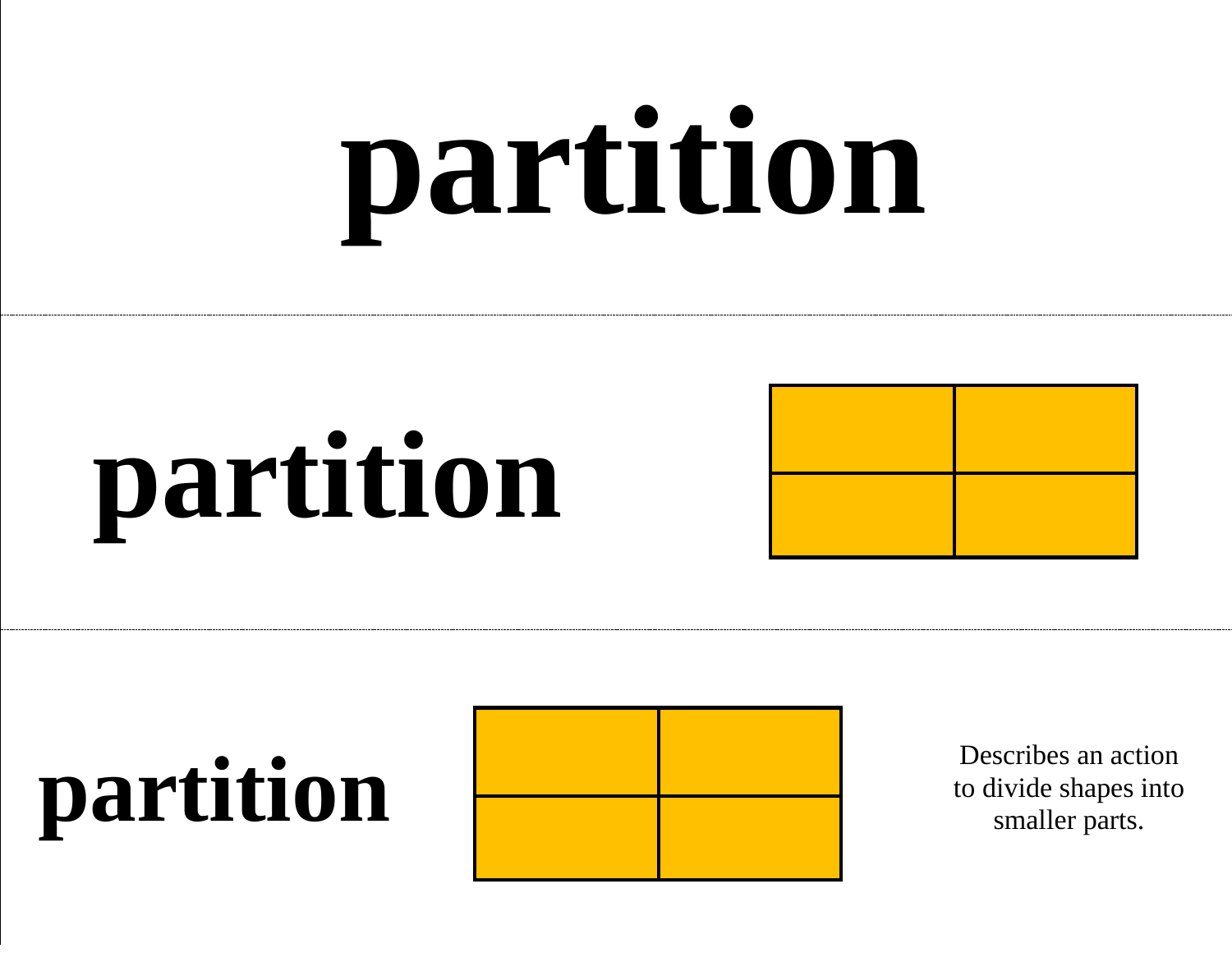# **picture graph**





**picture graph**



A graph that uses pictures or symbols to show data.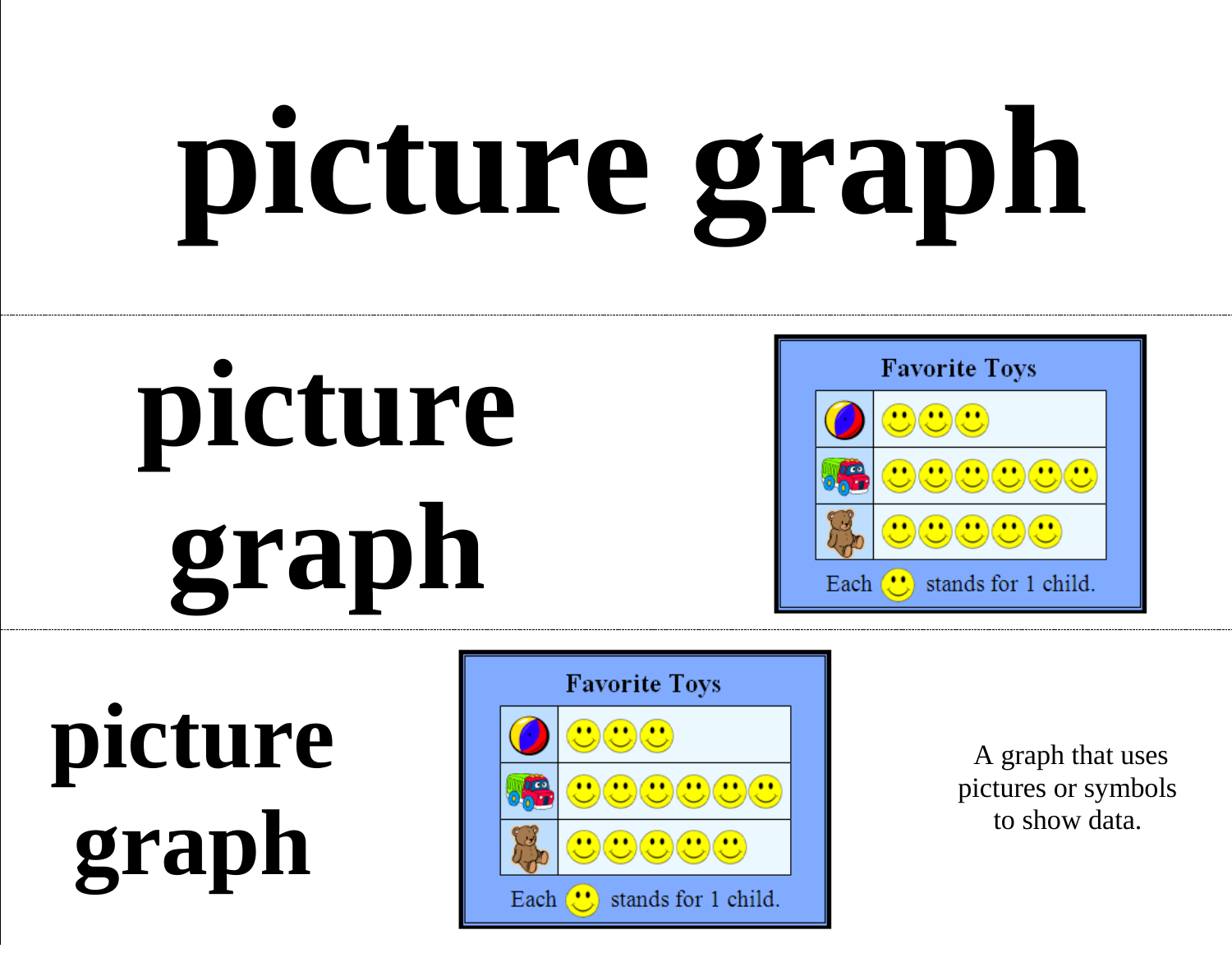# **place value**

### **place value**



### **place value** The value a digit has<br> **place value**<br> **place value**<br> **place value**<br> **place**<br> **place**<br> **place**<br> **place**<br> **place**<br> **place**<br> **place**<br> **place**<br> **place**<br> **place**<br> **place**<br> **place**<br> **place**<br> **place**<br> **place**<br>

13

because of its place in a number.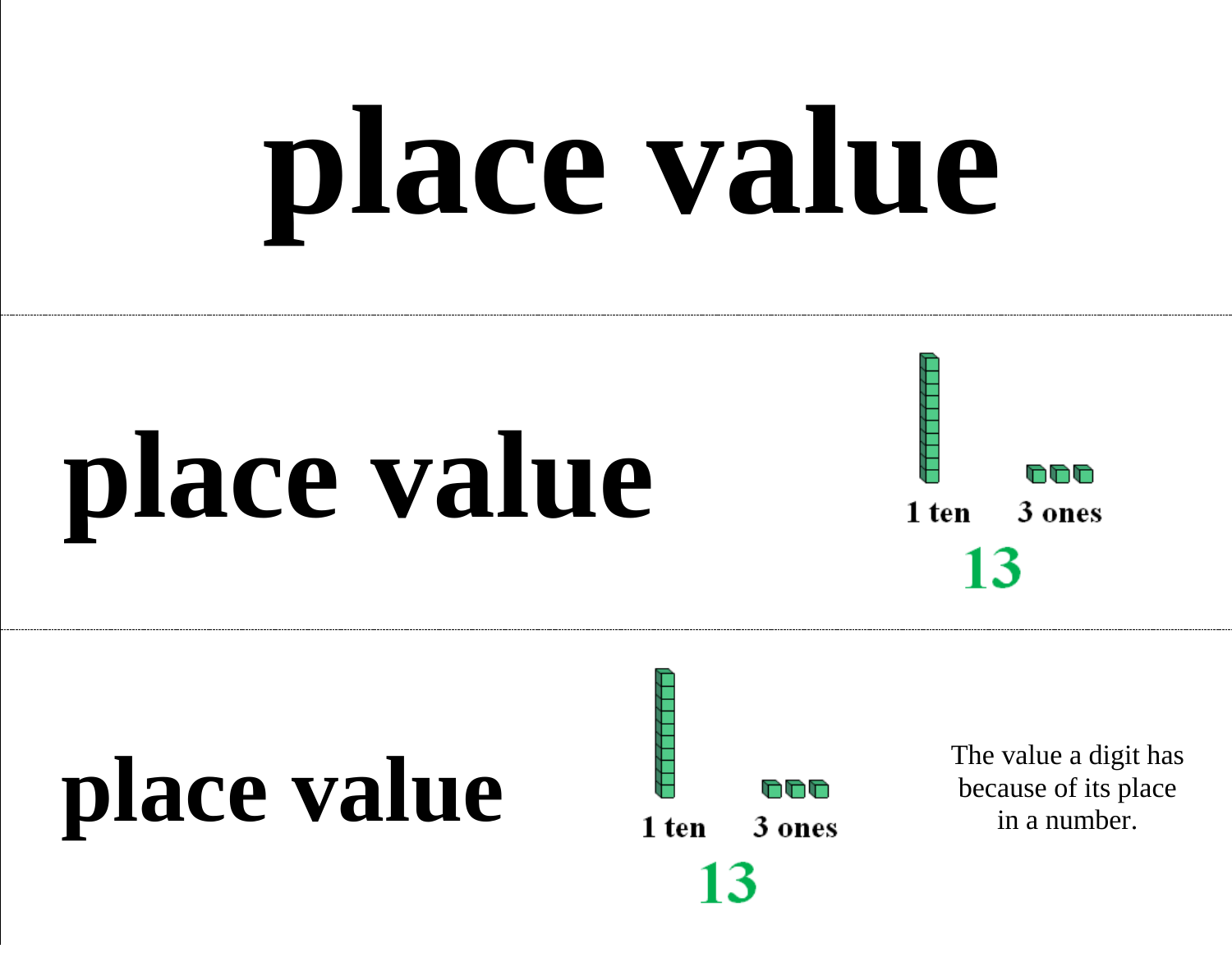## **plus**

#### **plus**  $1 + 1 = 2$

#### **plus**  $1 + 1 = 2$

A symbol that shows addition; combine; put together two or more quantities.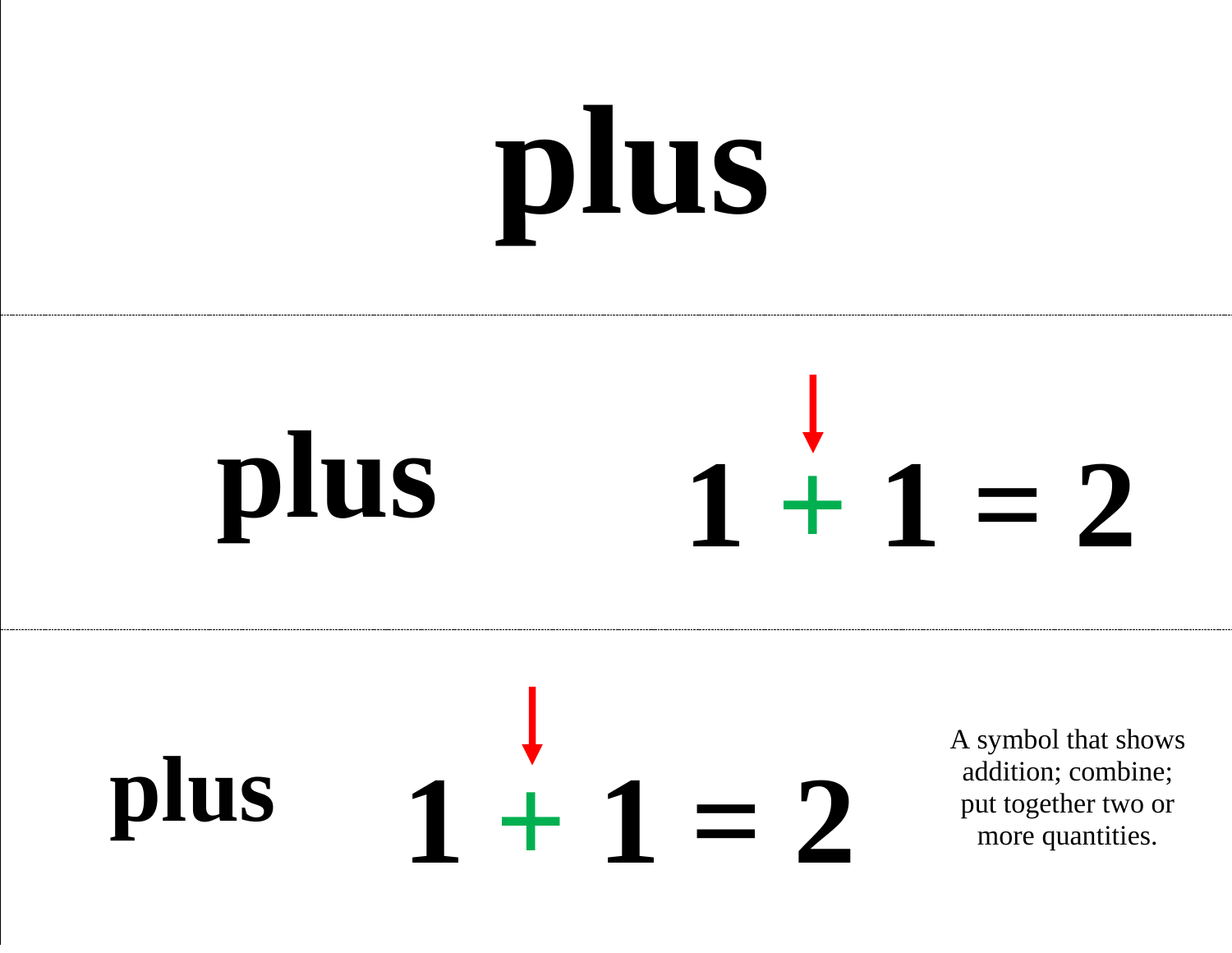# **quarter-circle**

### **quarter-circle**



#### quarter-circle A fourth



of a circle.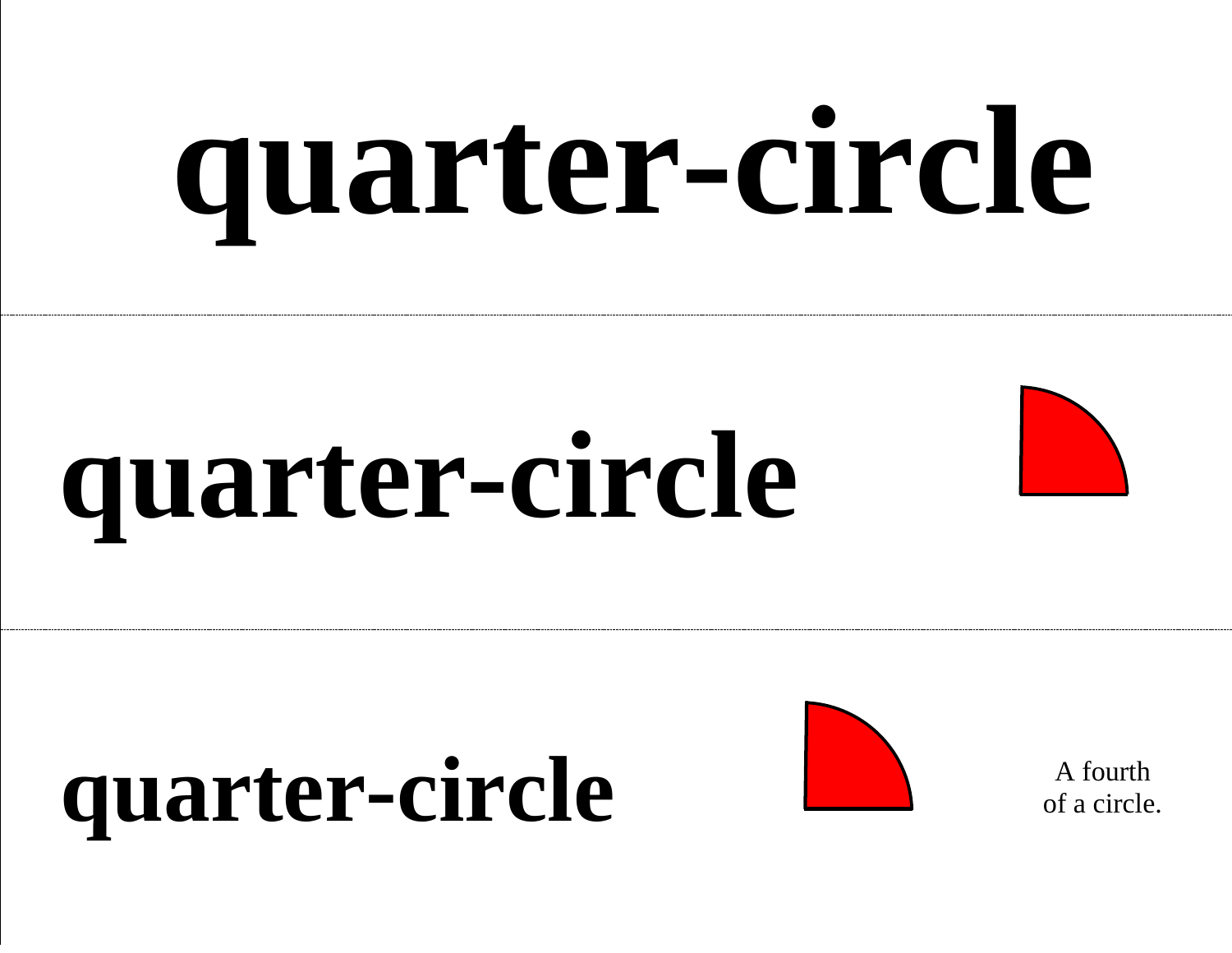# **quarter of**

### **quarter of**

### quarter of a context of the Changes of 4 equal parts.

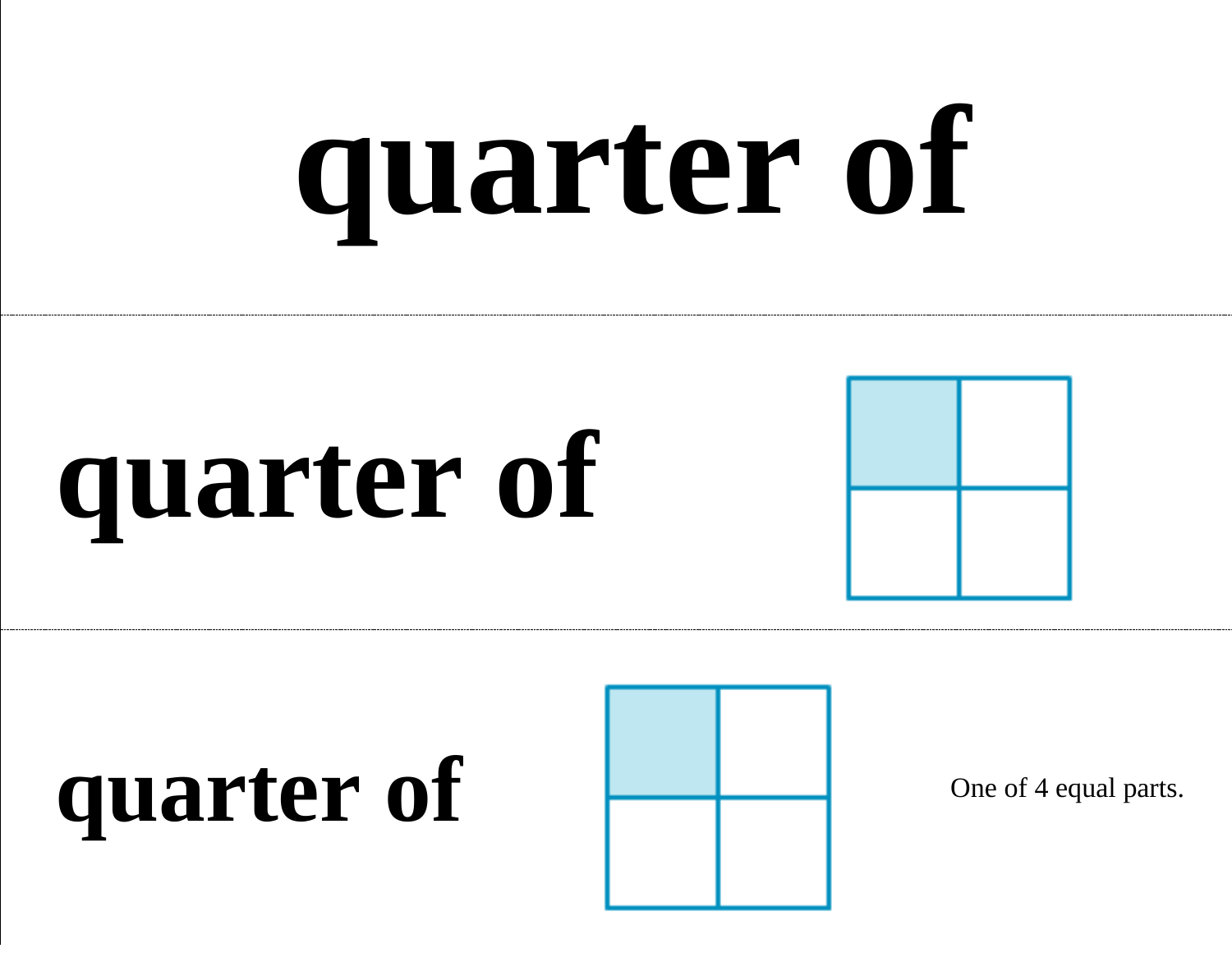### **quarters**





#### **4 fourths or 4 quarters**

#### **quarters**



Four equal parts or shares.

**4 fourths or 4 quarters**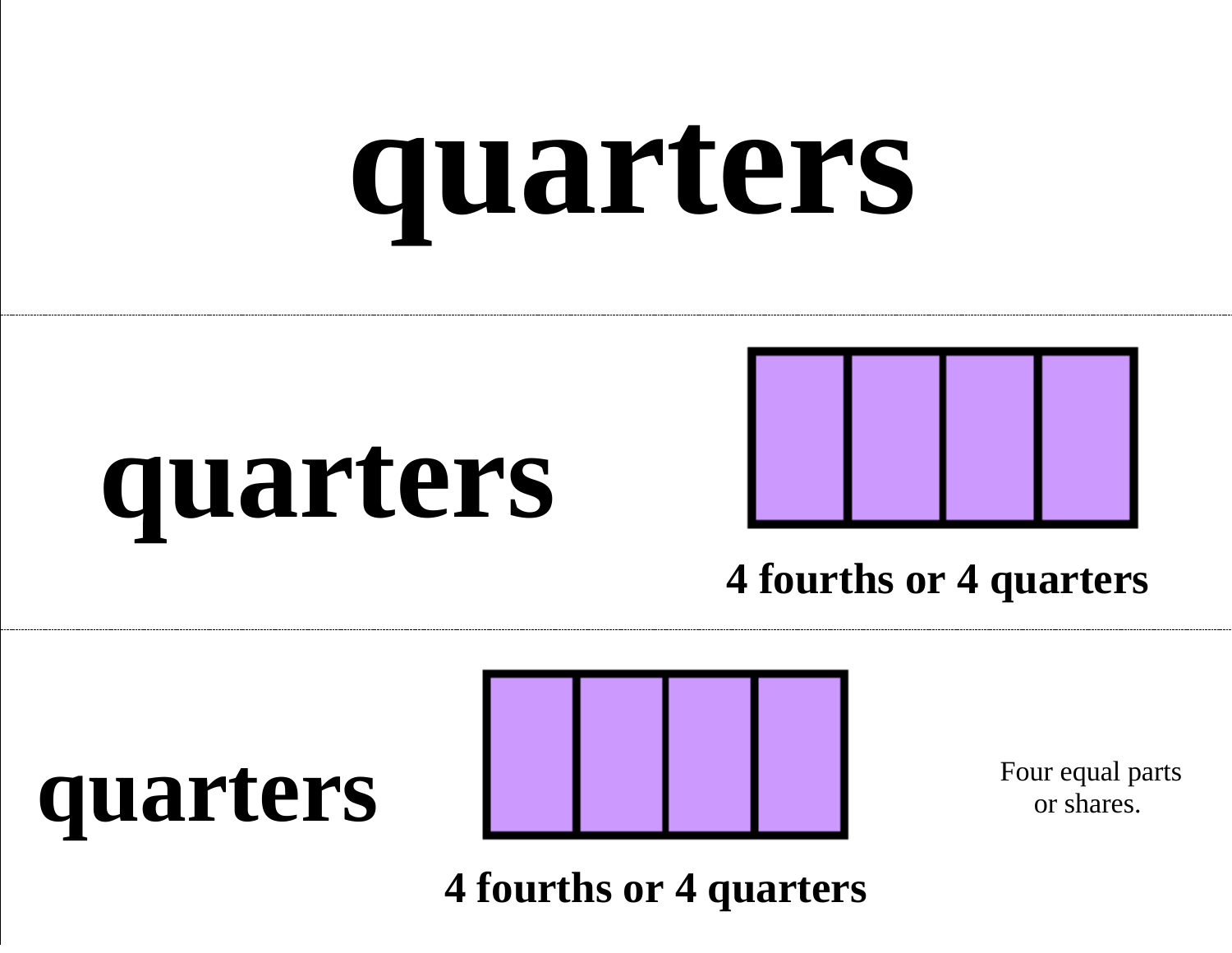# **rectangle**



#### rectangle A shape with 4 sides<br>and 4 square vertices.



and 4 square vertices.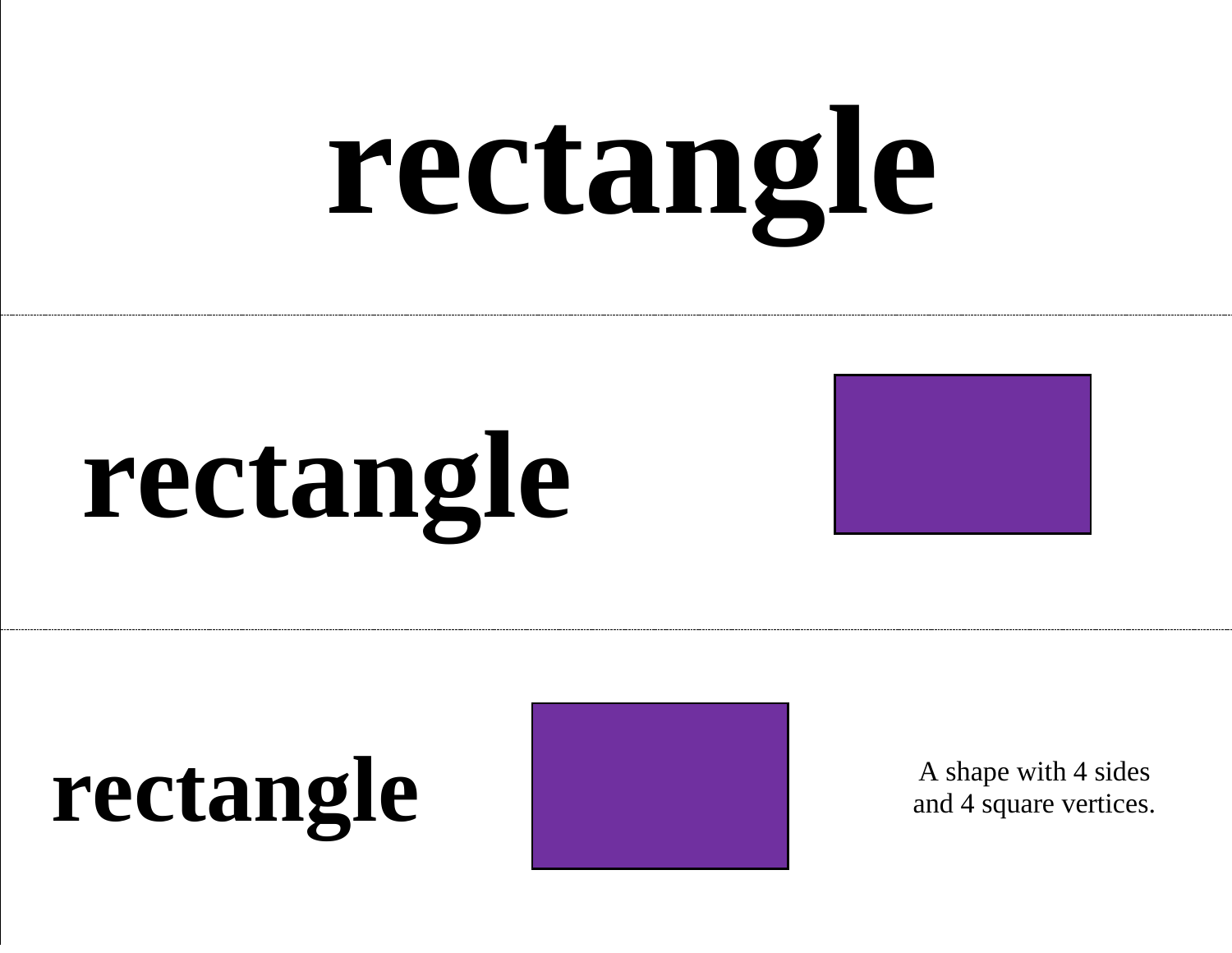## **rectangular prism**

### **rectangular prism**



### **rectangular prism**



A rectangular three-dimensional shape.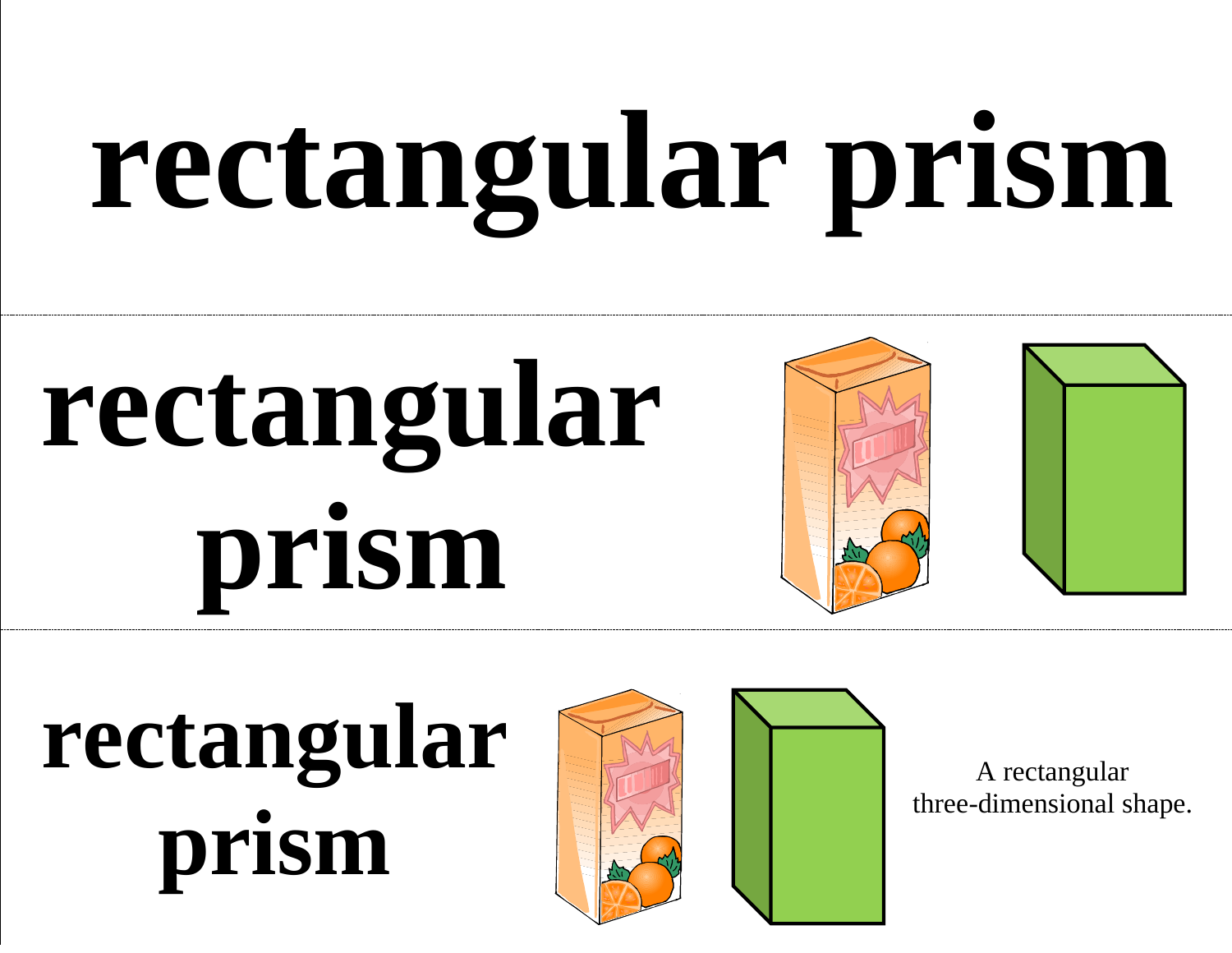### **related facts**

### **related facts**

**Related Facts for 3, 5, 8**

$$
3+5=8 \t 8-5=3
$$
  

$$
5+3=8 \t 8-3=5
$$

**related facts**

**Related Facts for 3, 5, 8**

$$
3 + 5 = 8 \qquad 8 - 5 = 3
$$

$$
5 + 3 = 8
$$
  $8 - 3 = 5$ 

Addition and subtraction facts that share the same numbers. (also known as fact family)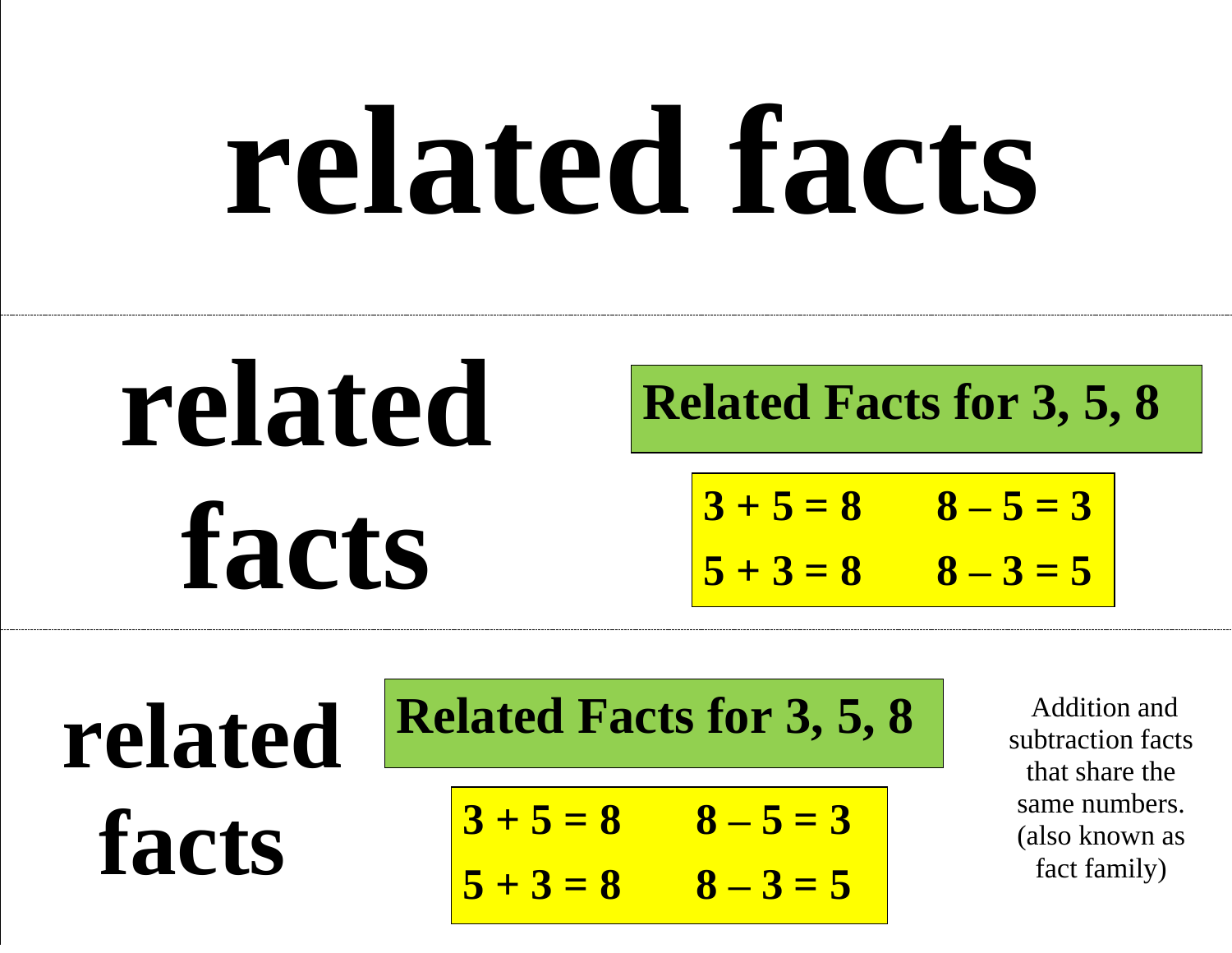### **rhombus**

### **rhombus**



#### **rhombus** A two-dimensional figure with all 4 sides



figure with all 4 sides equal in length.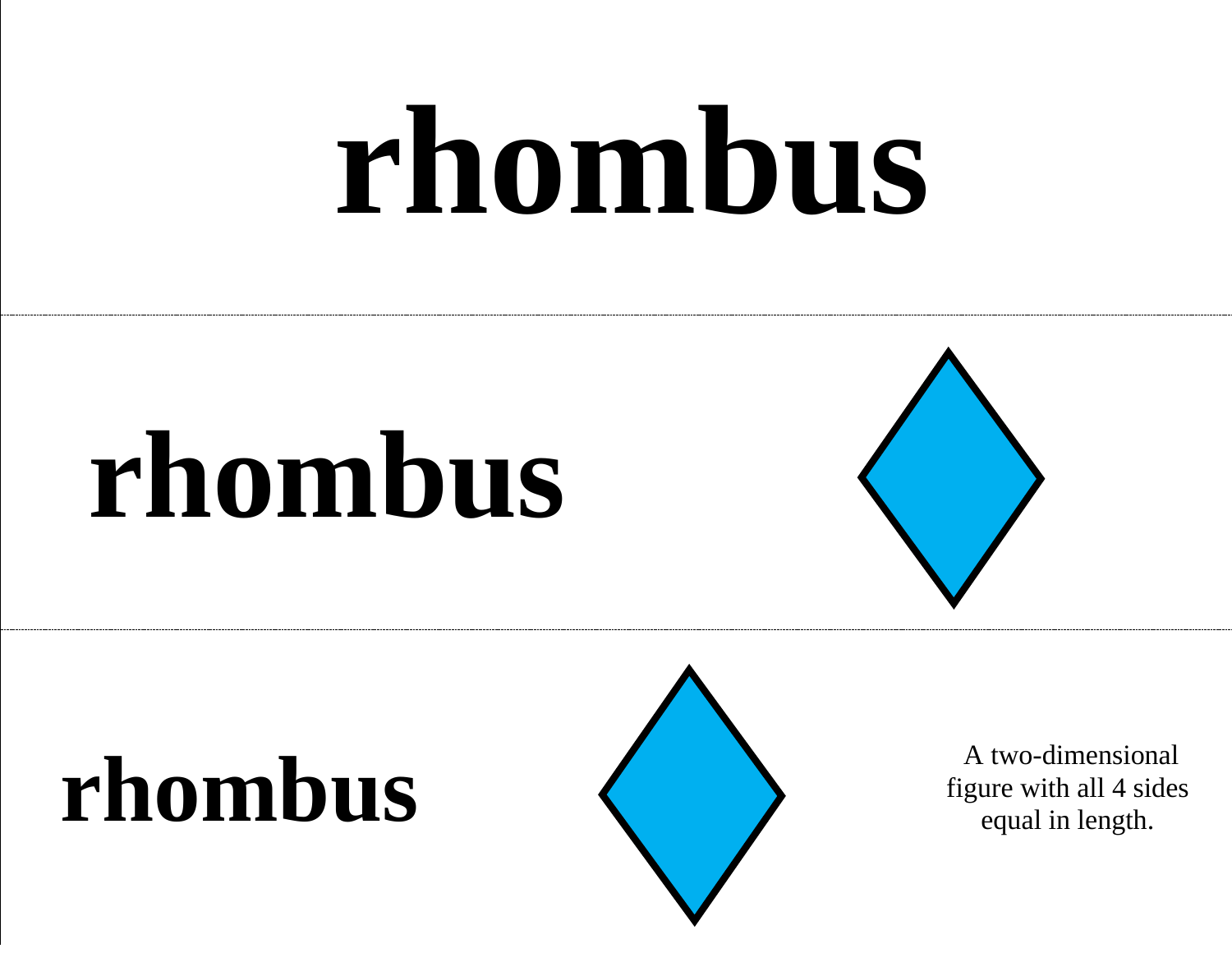### **row**







A horizontal arrangement of numbers or information in an array or table.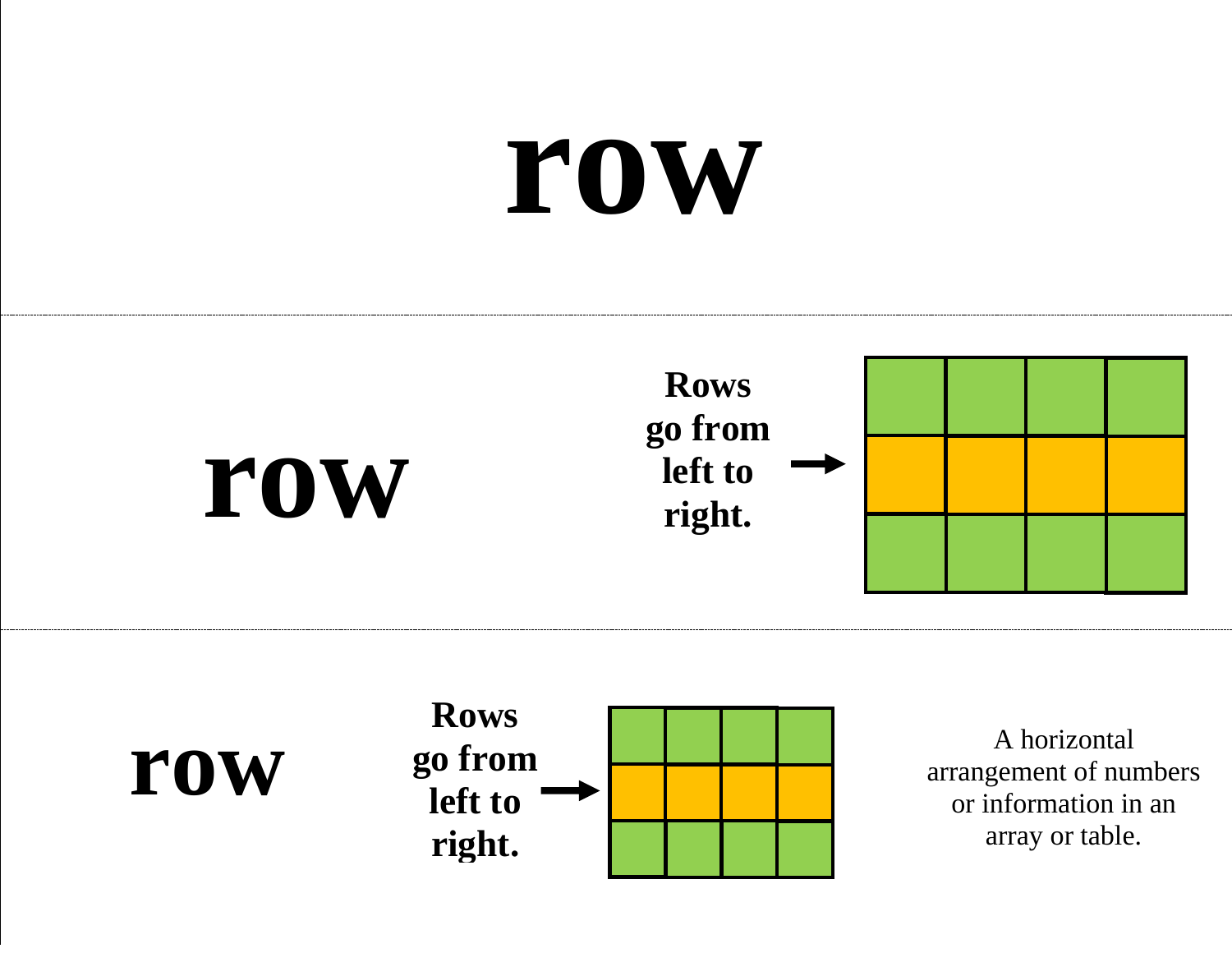### **shorter**







comparing the length of two objects.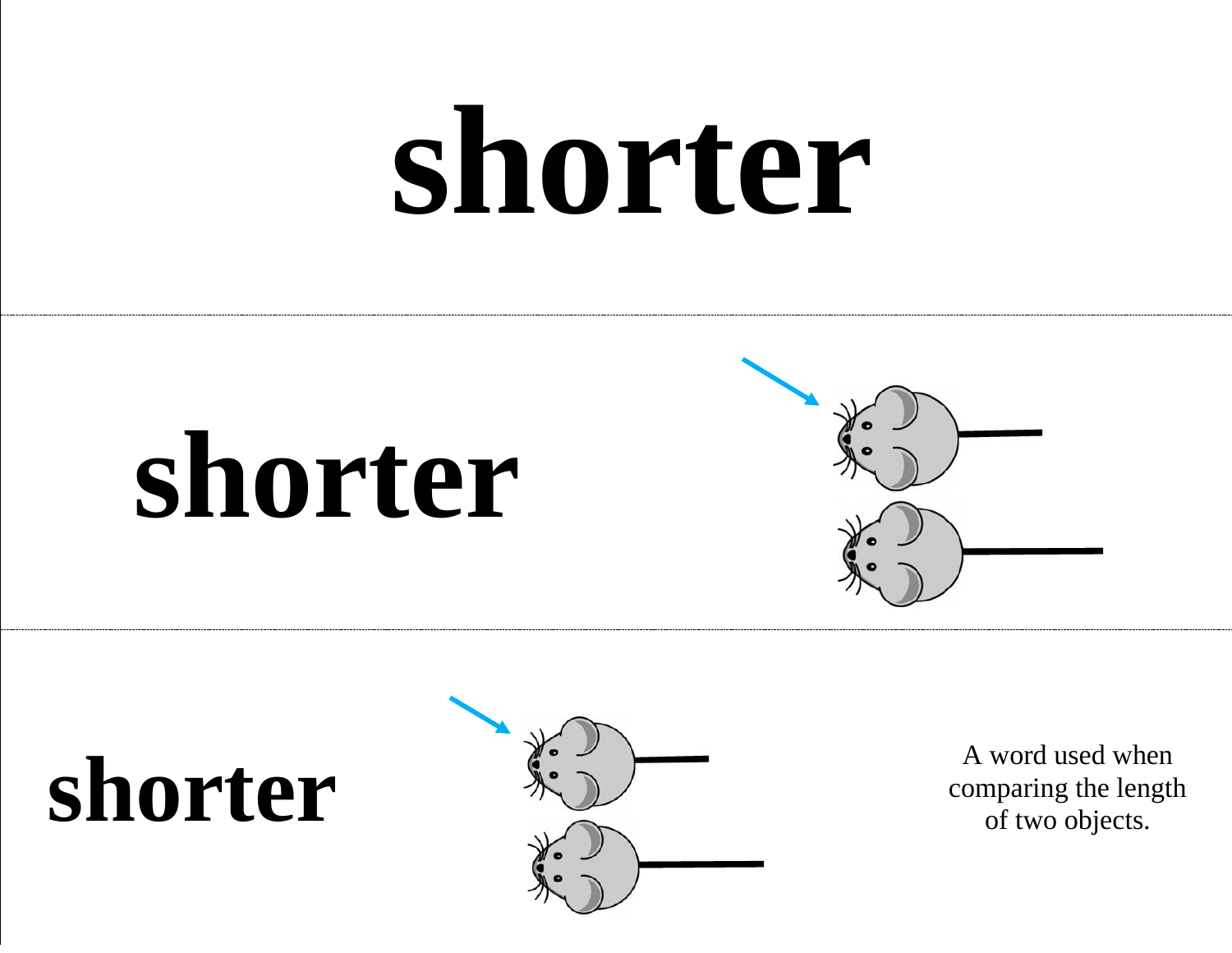### **shortest**





#### **shortest** A word used when<br>  $\sum_{n=1}^{\infty}$  A word used when<br>  $\sum_{n=1}^{\infty}$  A word used when



comparing three or more objects in length.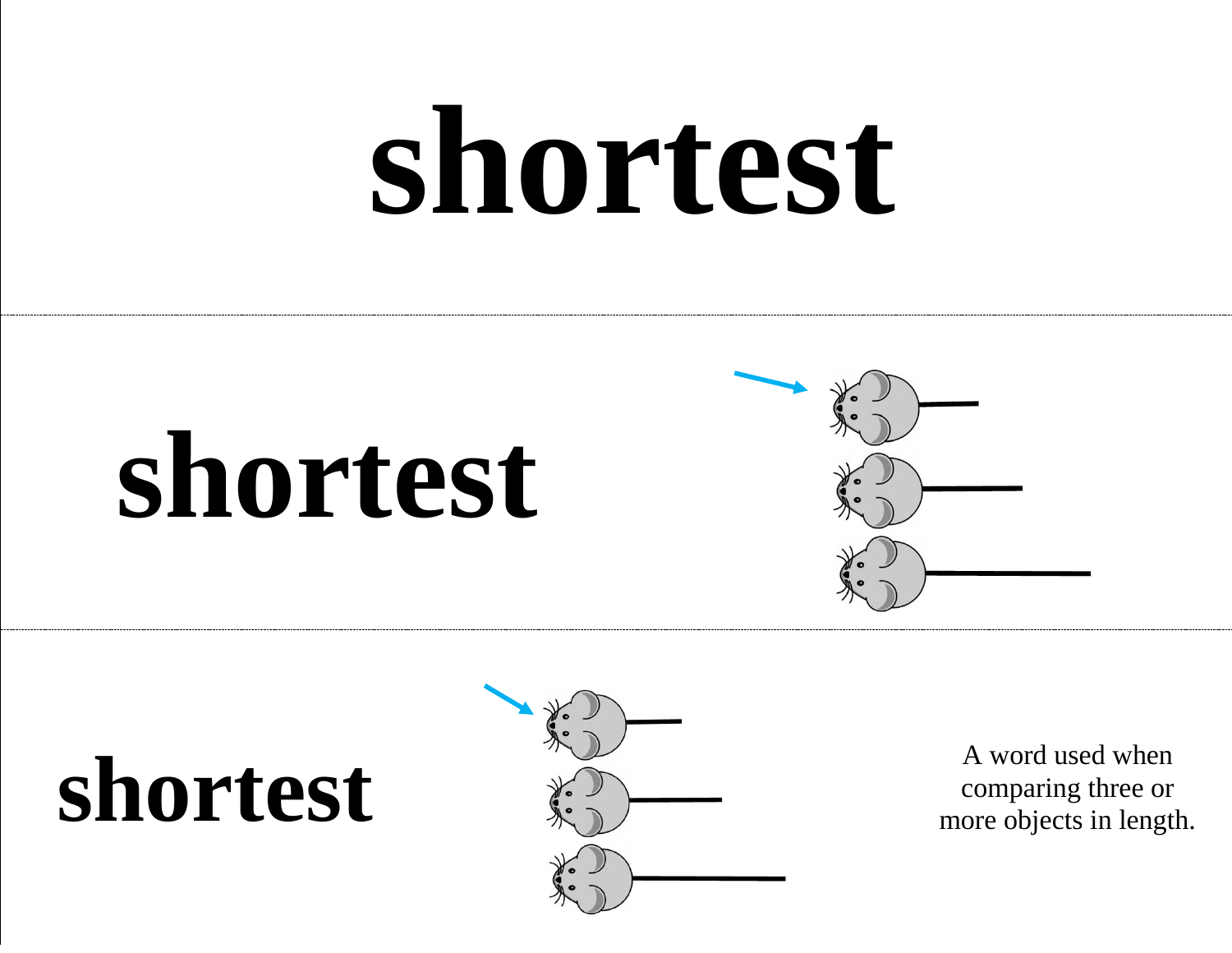### **side**

### **side**





side Side Side of the line segments that makes a flat, that makes a flat, two-dimensional shape.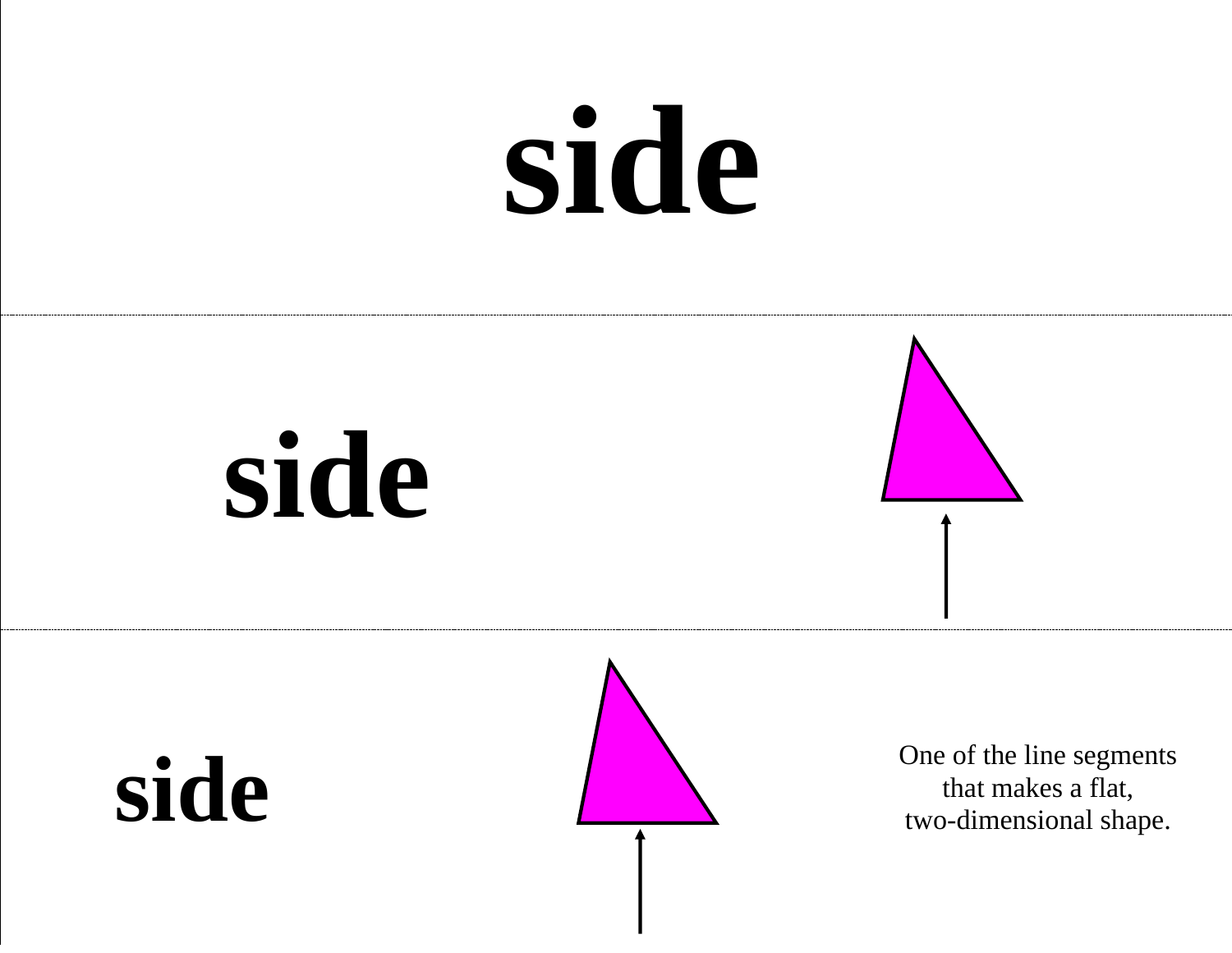# **solid shape**

### **solid shape**



#### **solid shape**

A shape that is not flat; an object that has three dimensions. (i.e., height, length, and width)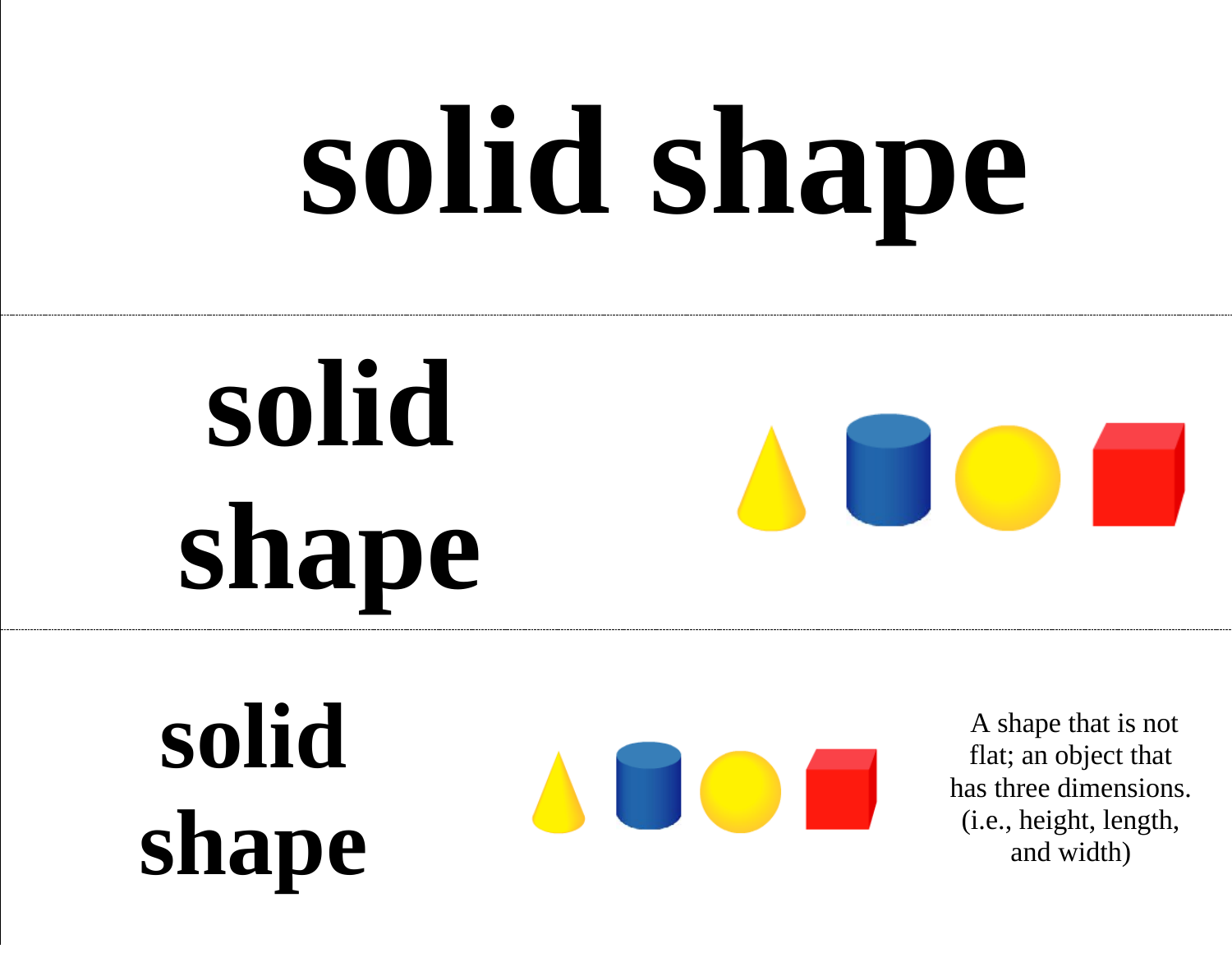### **sort**







organize according to shared attributes.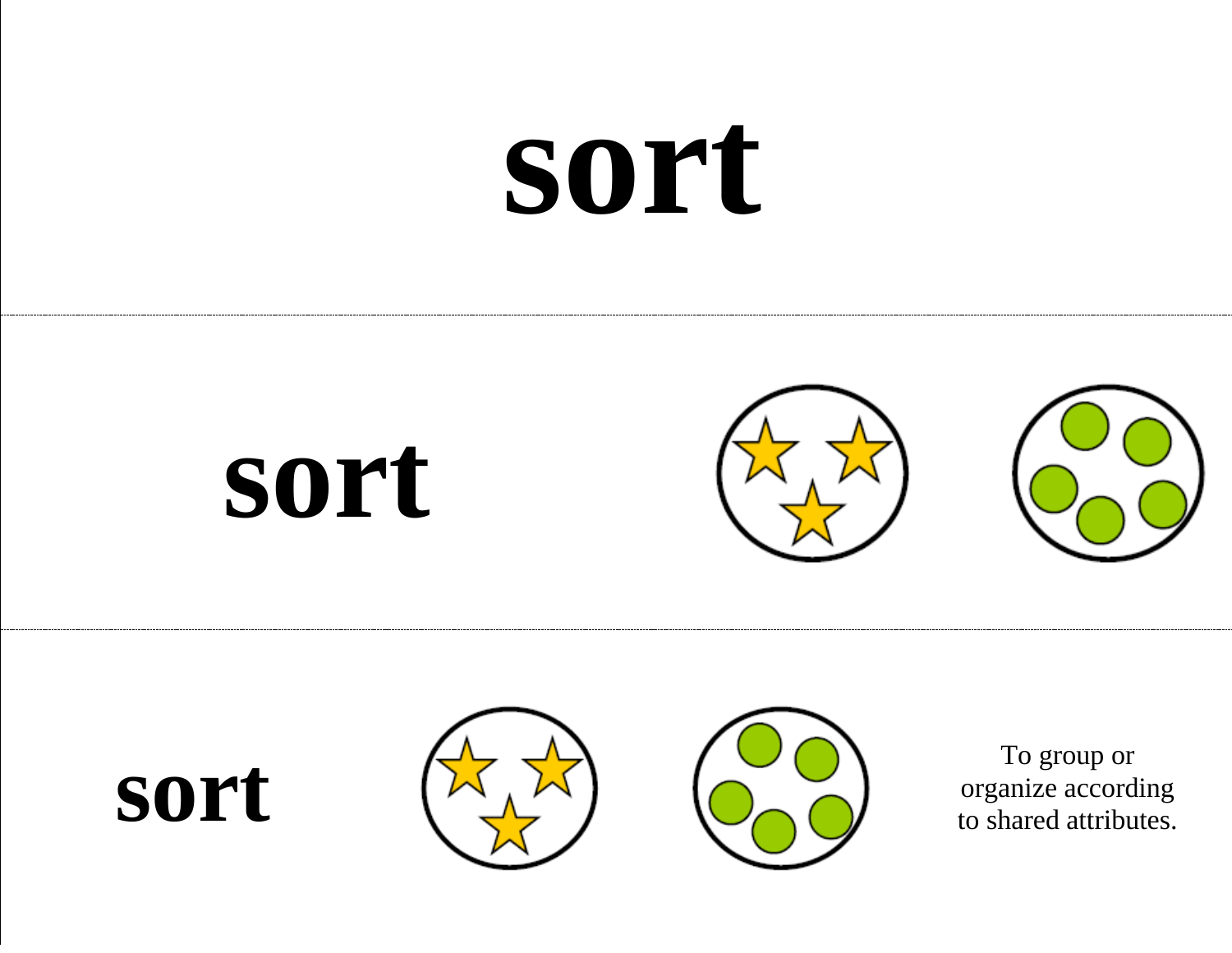# **sphere**









a curved surface.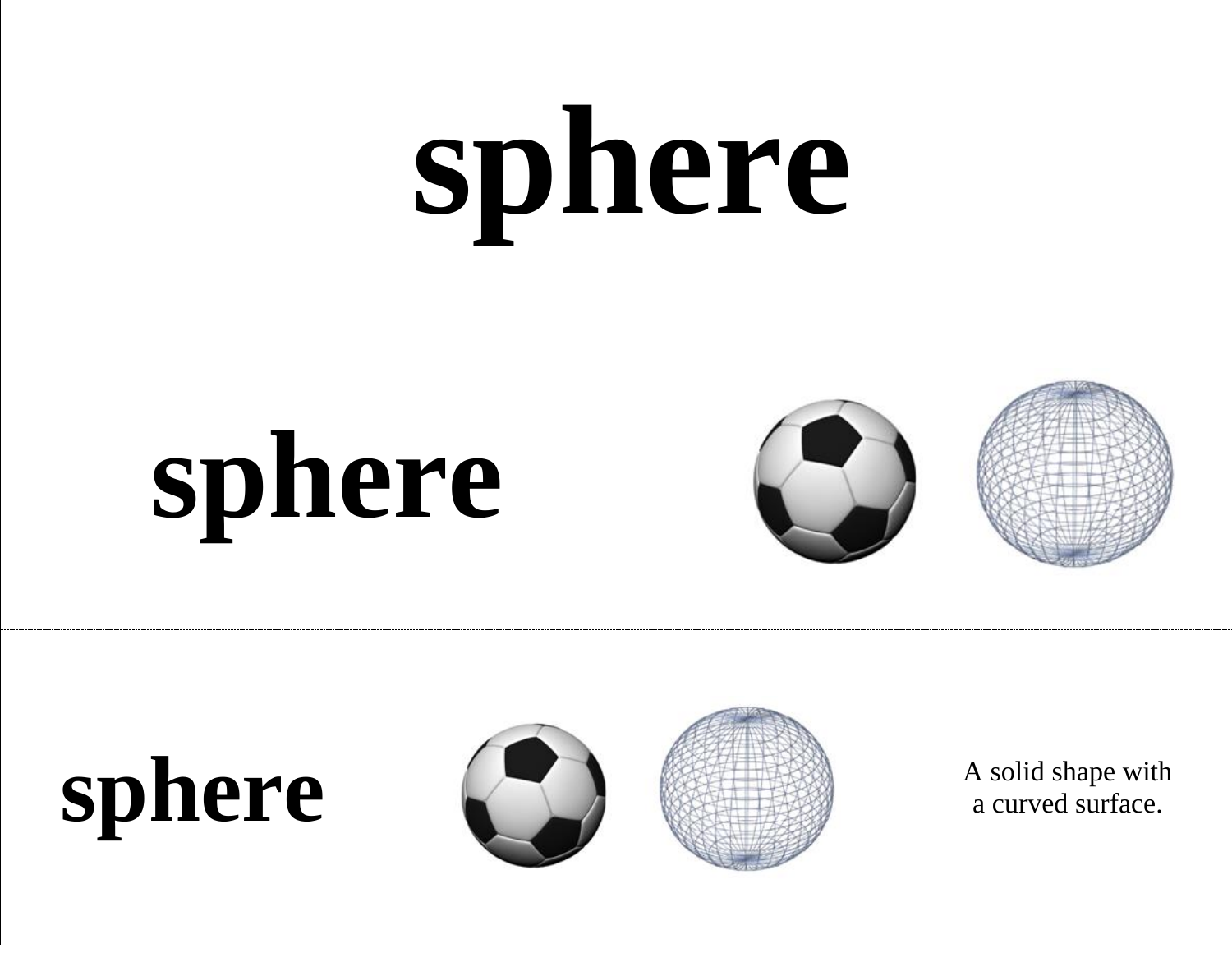### **square**



#### **square**

#### **square**



A shape with 4 sides that are the same length and 4 right angles.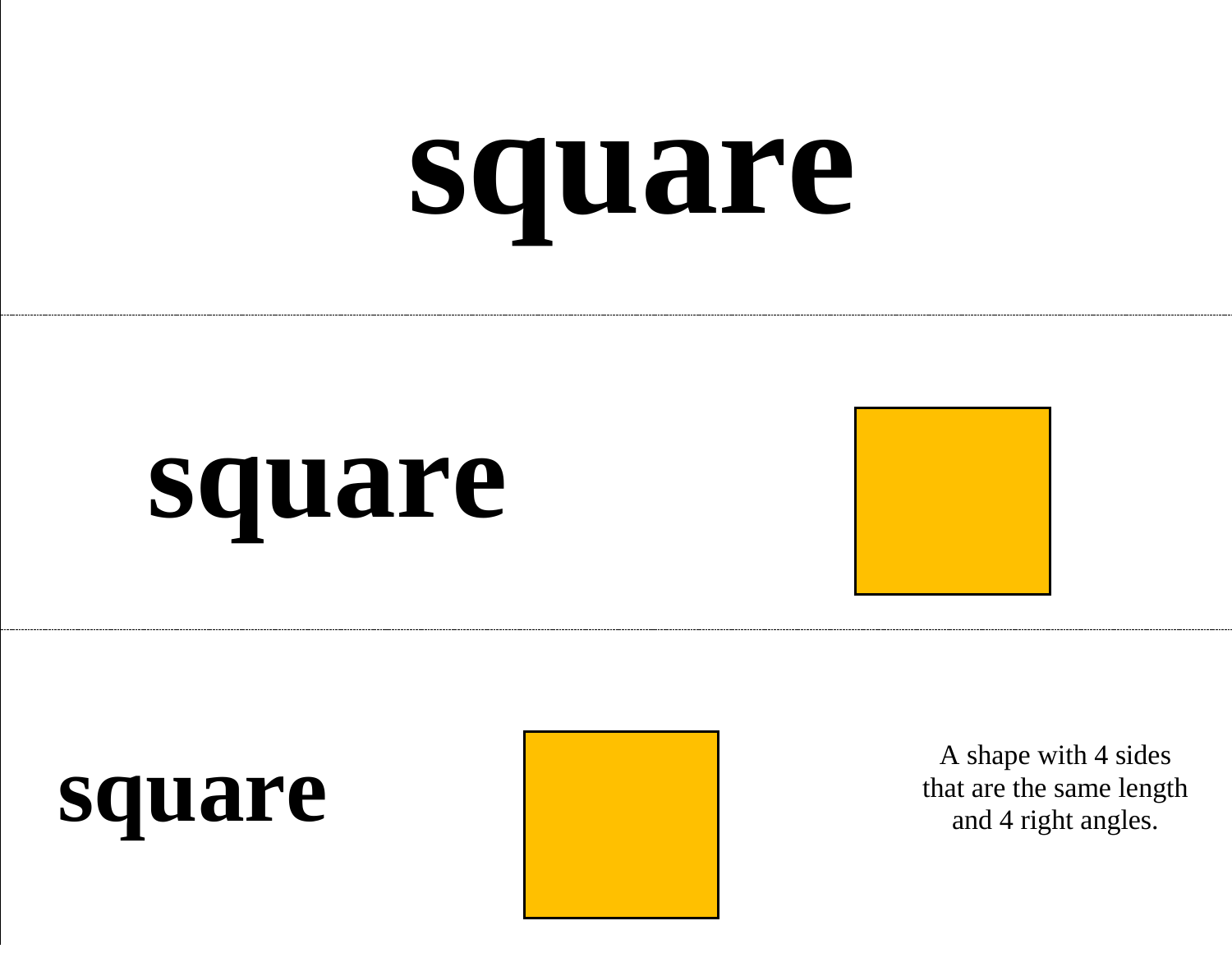### **subtract**







Take away, remove, or compare.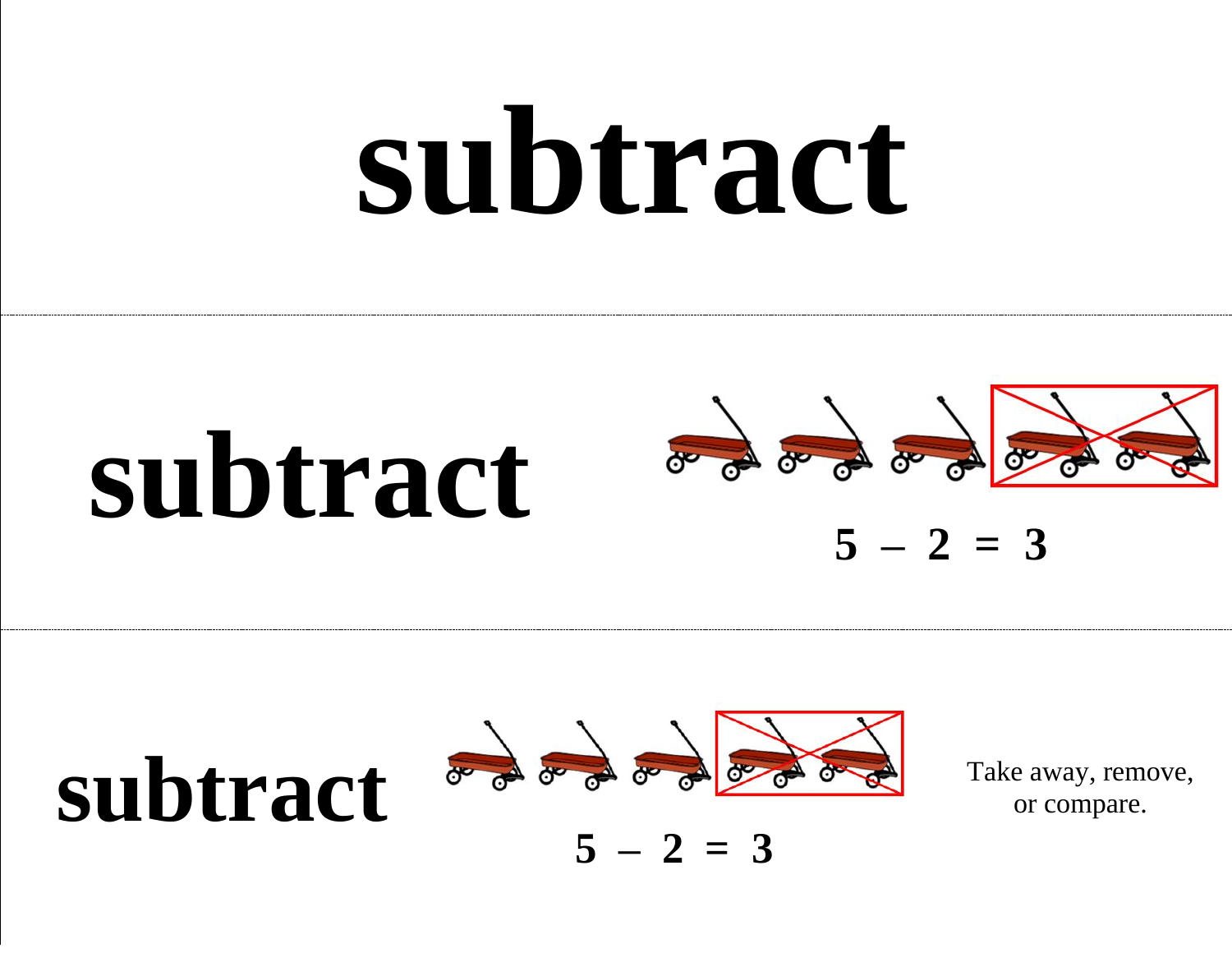#### **sum**

#### **sum 3 + 2 = 5**



addition problem.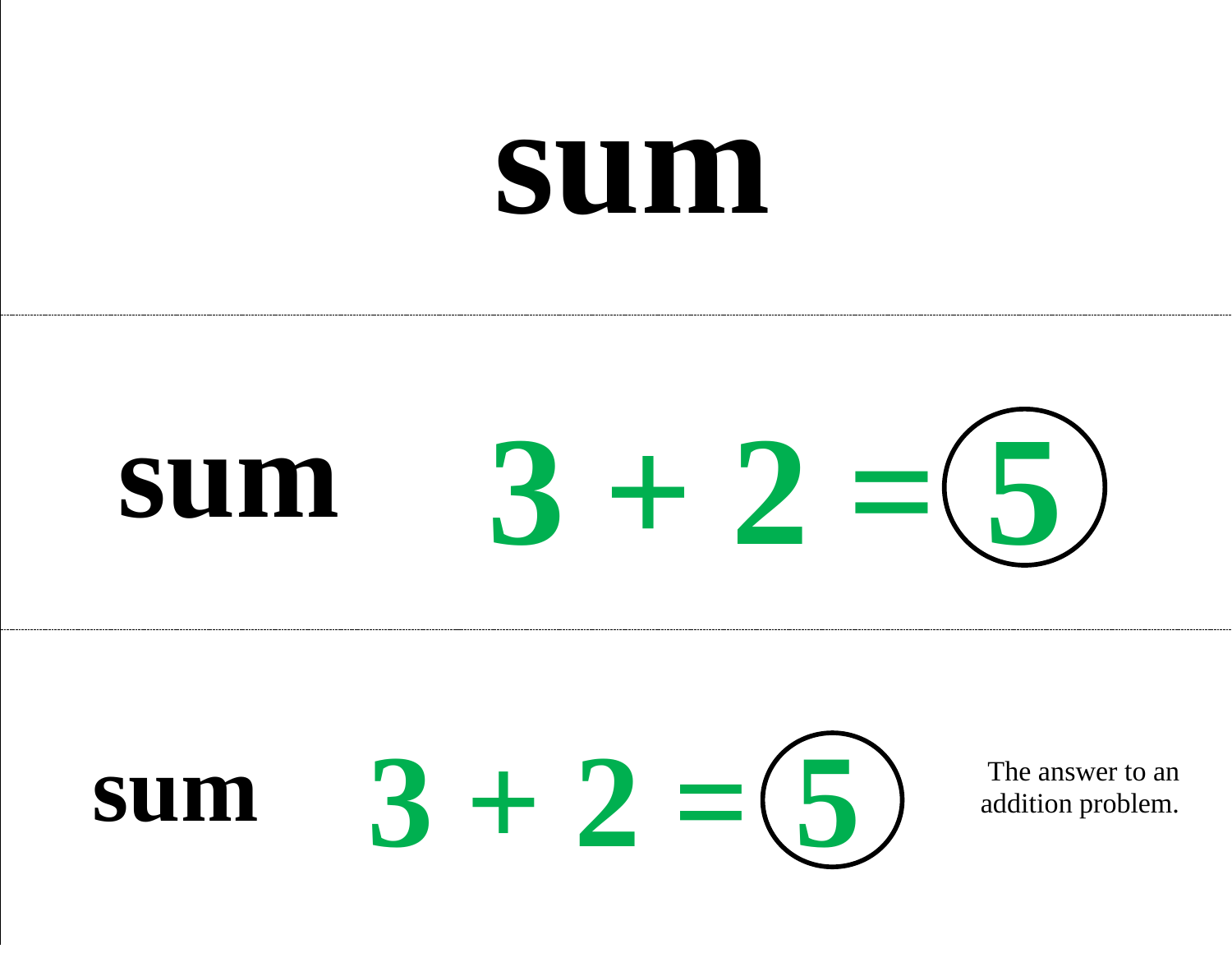## **take away**





To subtract.

**away**

**5 take away 2**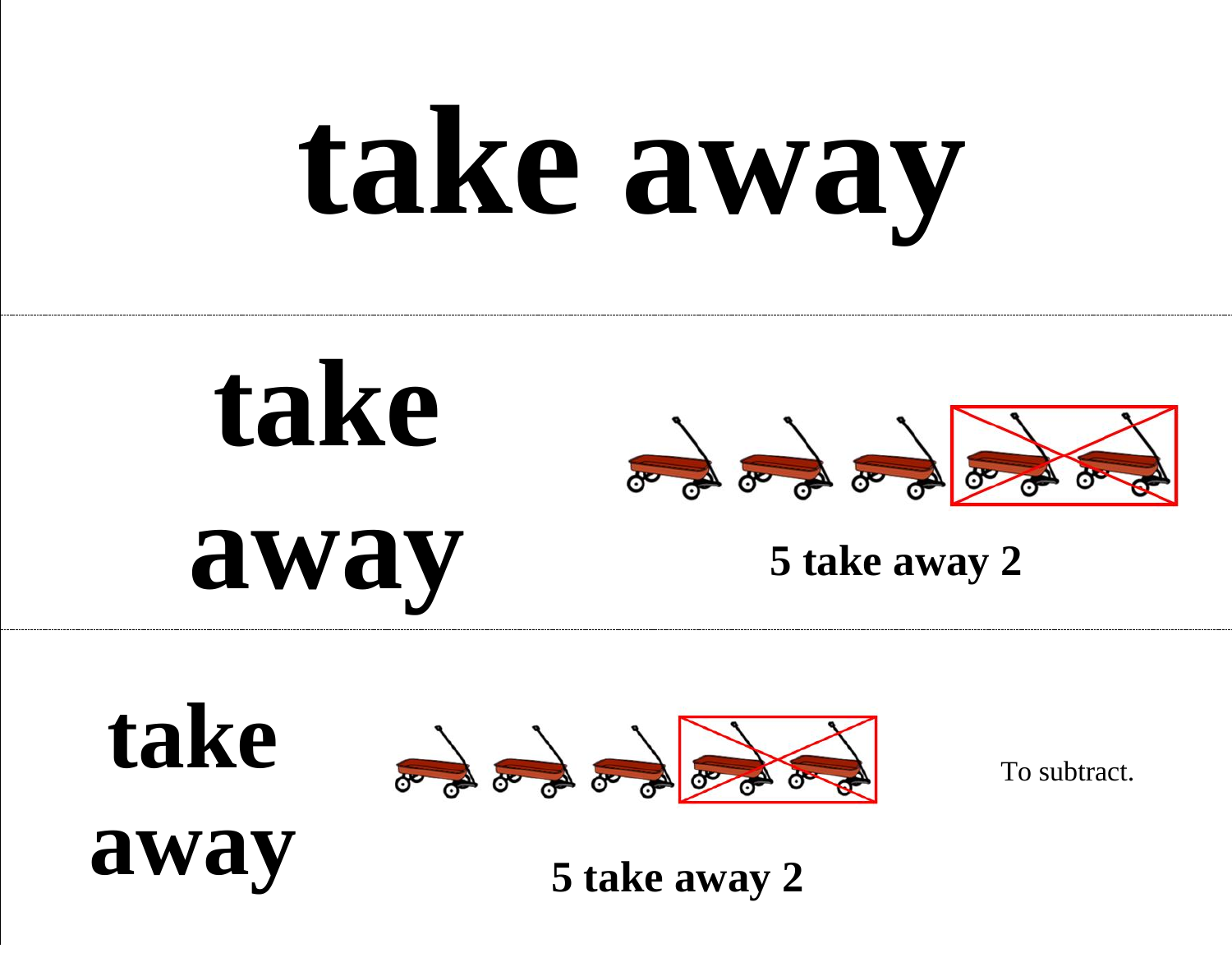### **taller**

### **taller**





comparing the height of two objects.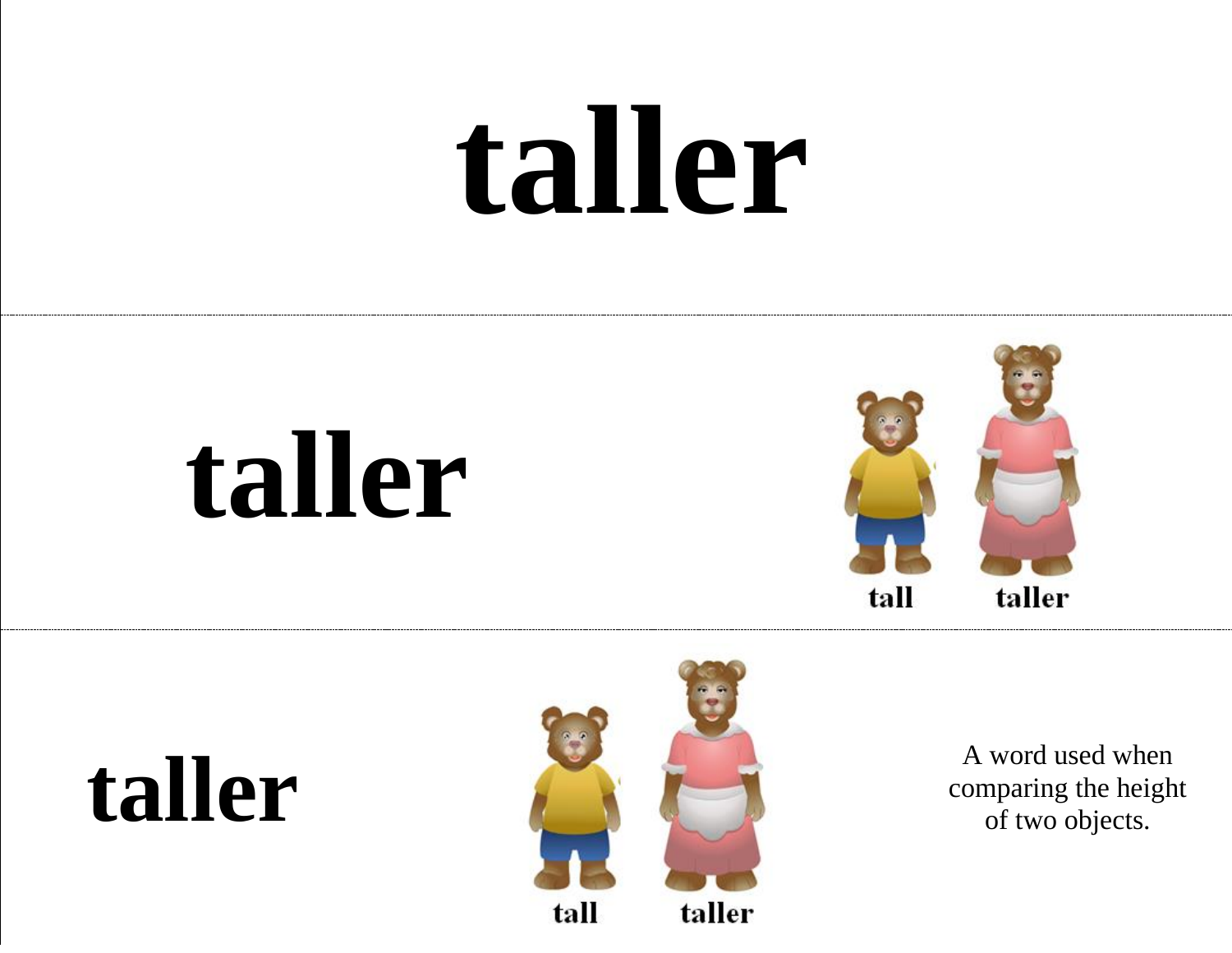### **tallest**







ordering three or more objects by height.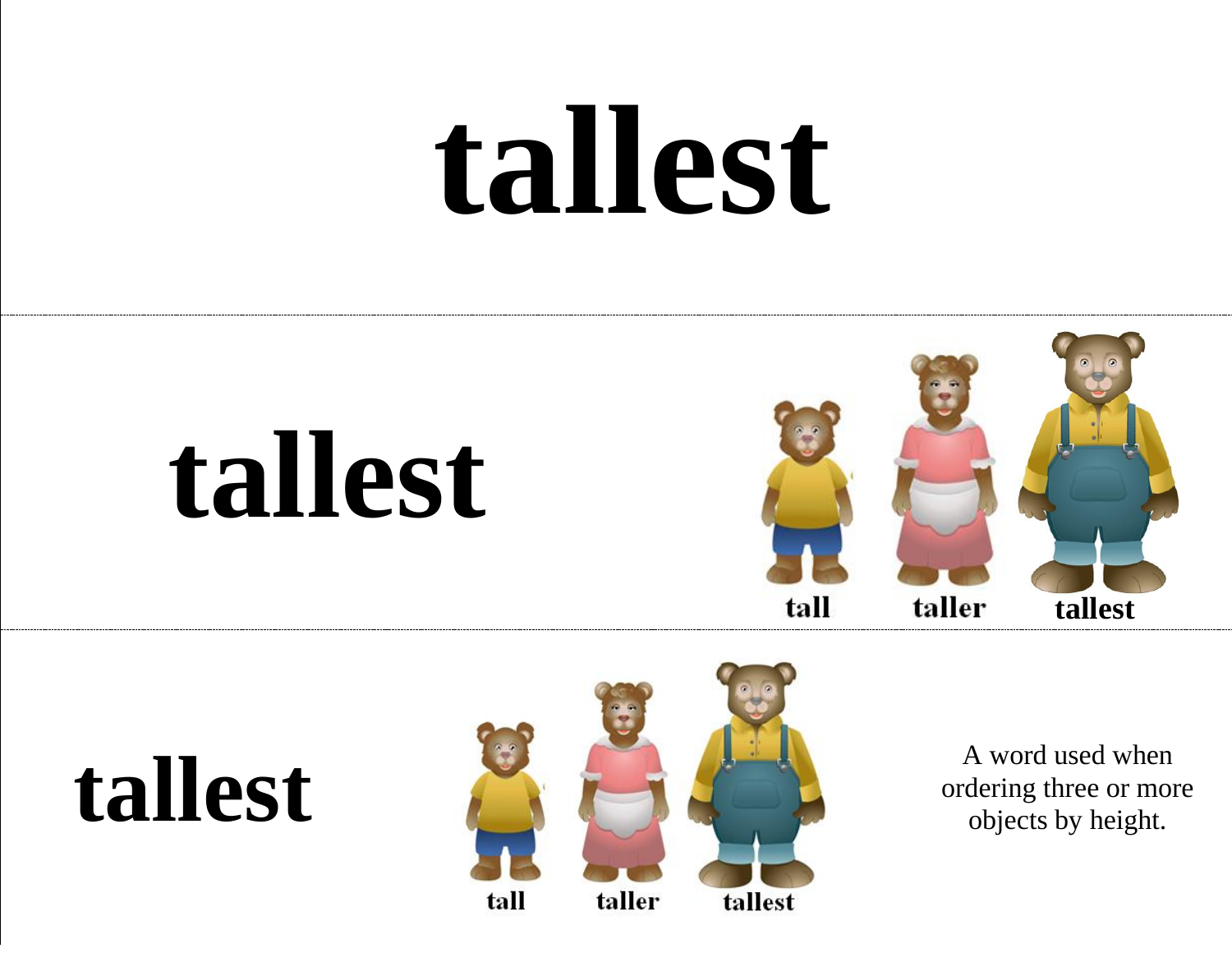# **tally chart**

### **tally chart**



**tally chart**



A chart that uses tally marks to record data.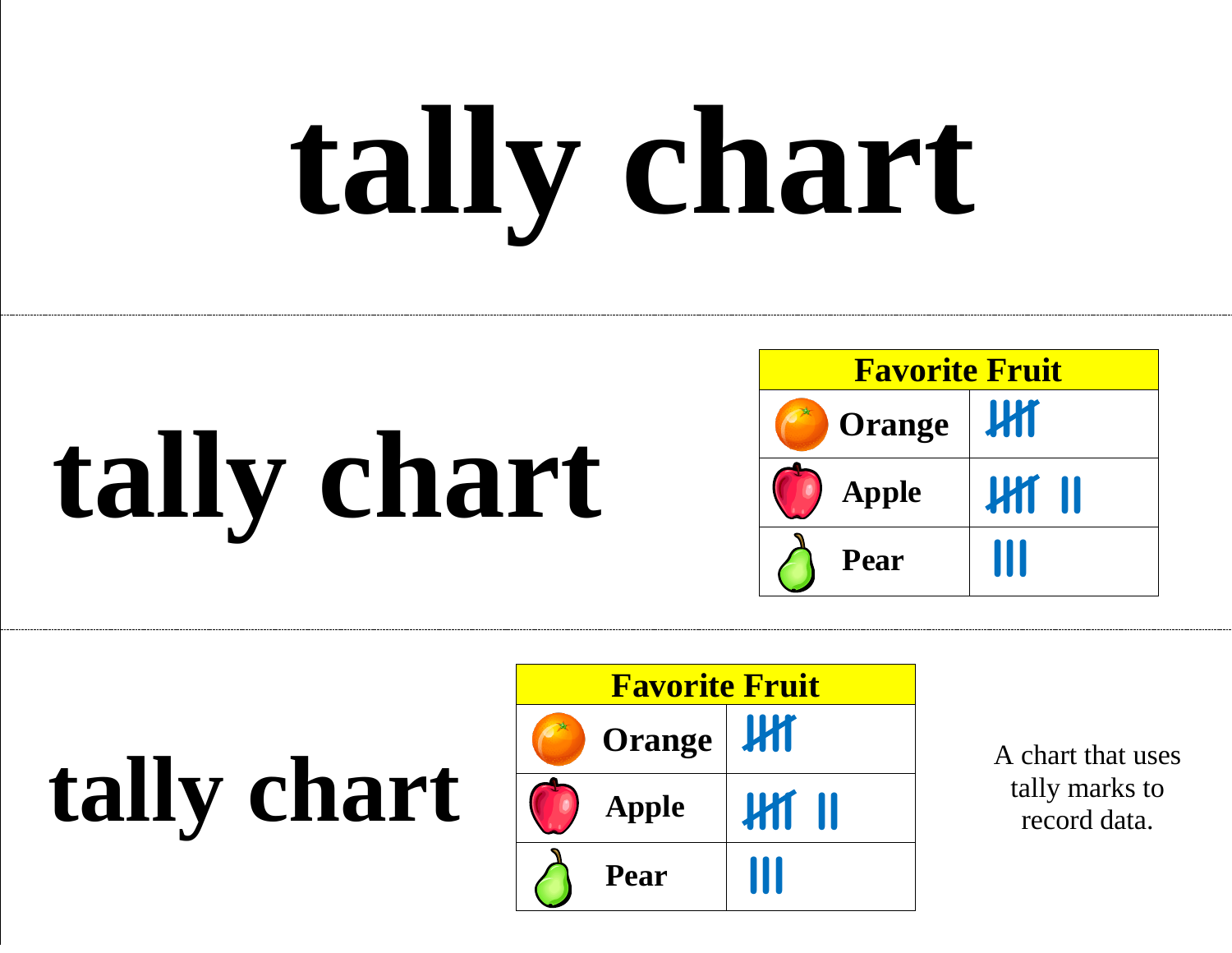# **tally mark**



**tally mark llll lll There are 8 tally marks.** 

A mark that shows a number or quantity. A tally shows one. A line through four tallies shows five.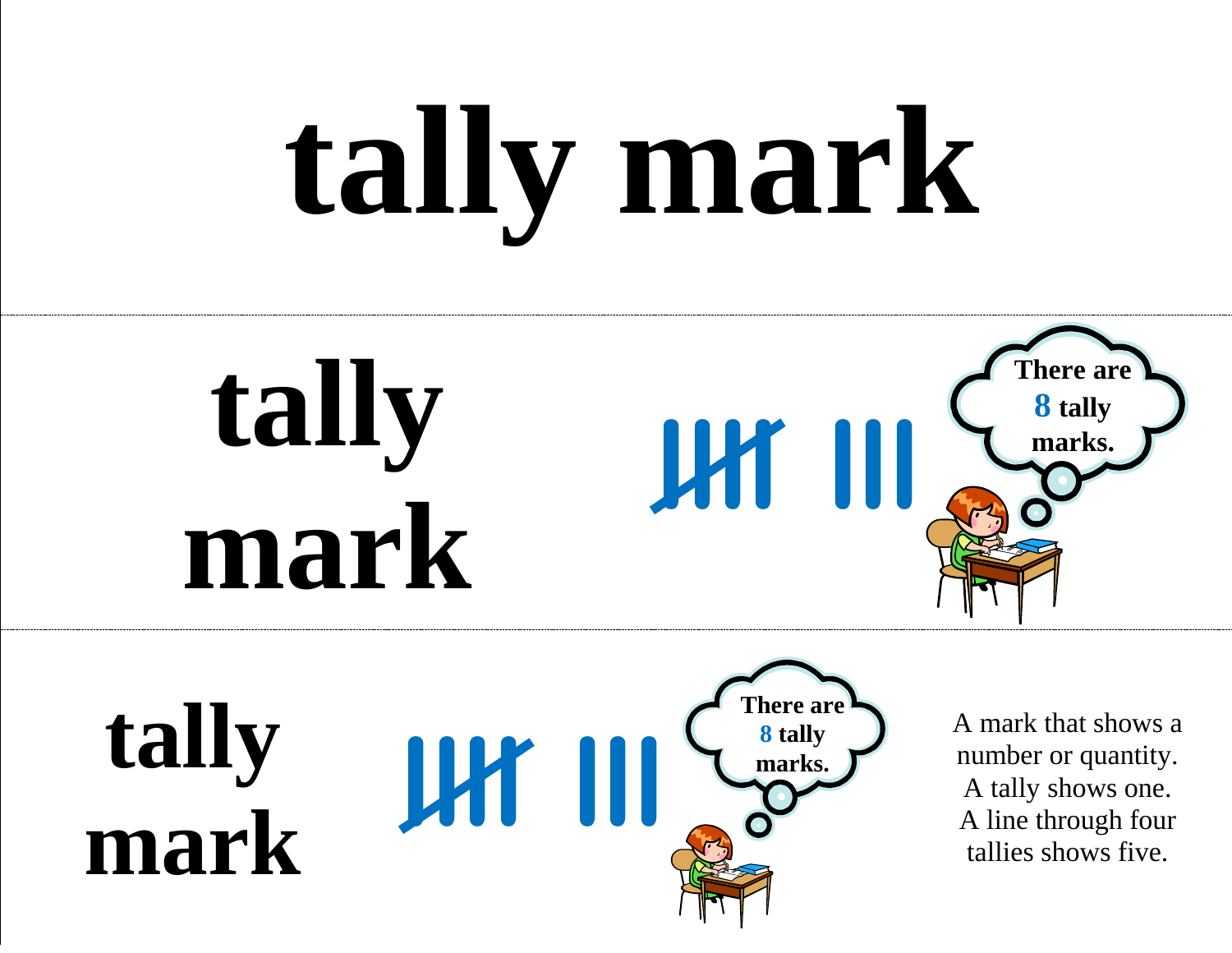### **ten**



#### ten 10 **COO** A group of ten ones.<br>One more than nine;<br>one less than eleven. **10**

One more than nine; one less than eleven.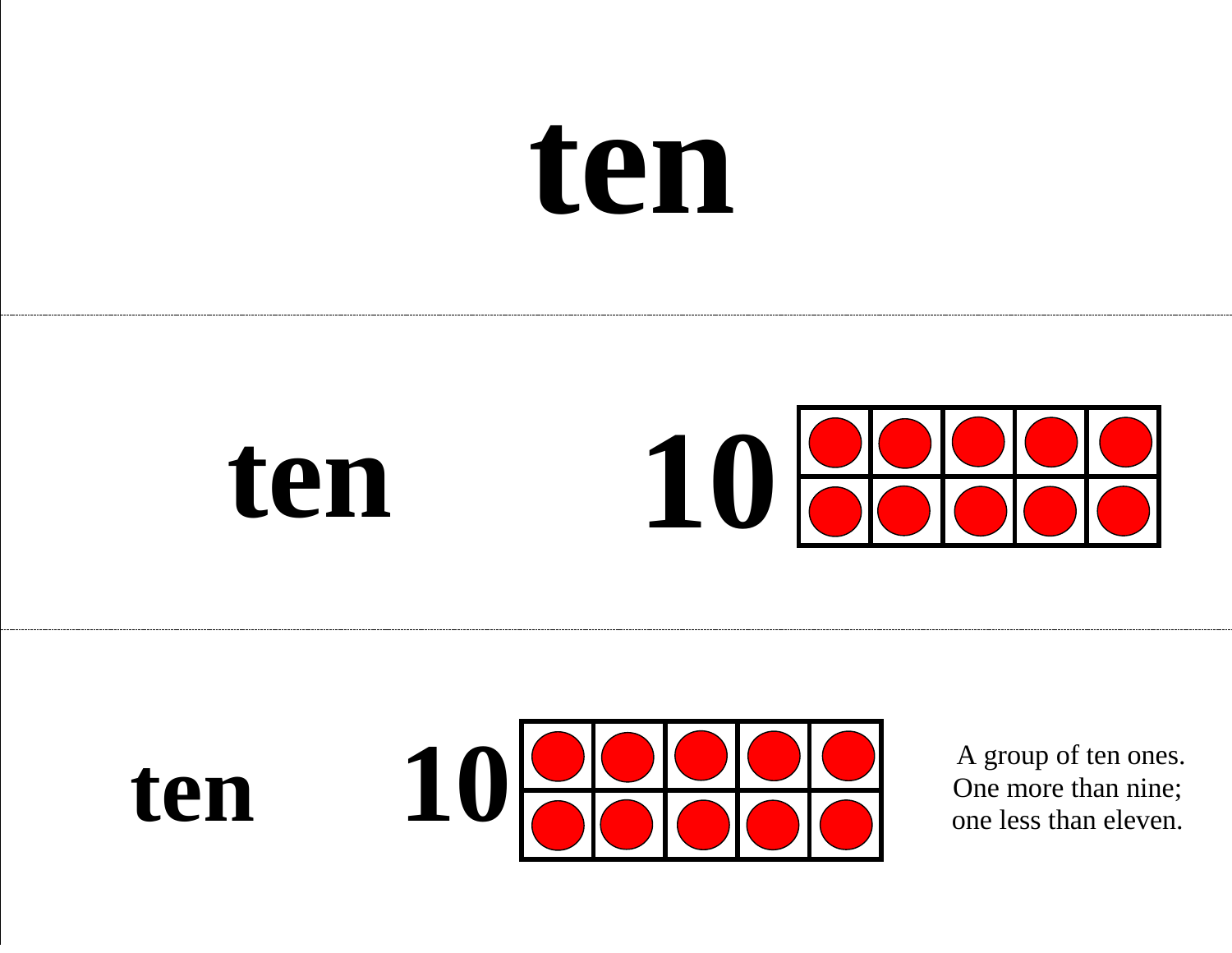### **tens**



 $10$  **30** 20 **30** 30

(i.e., 10, 20, 30, 40, 50, 60, 70, 80, or 90)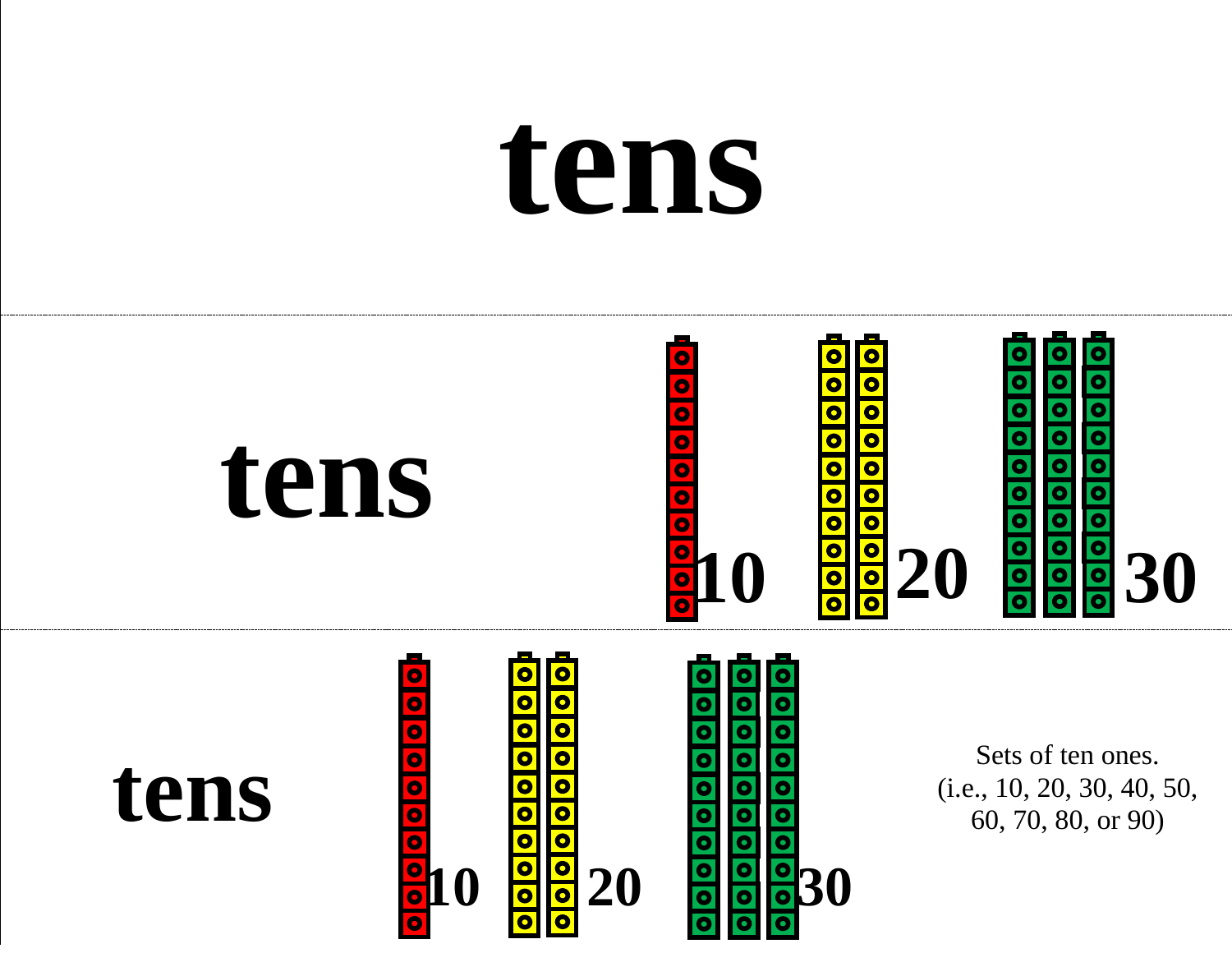### **three-dimensional shape**

#### **threedimensional shape**

#### **threedimensional shape**



A solid shape that has length, width, and height.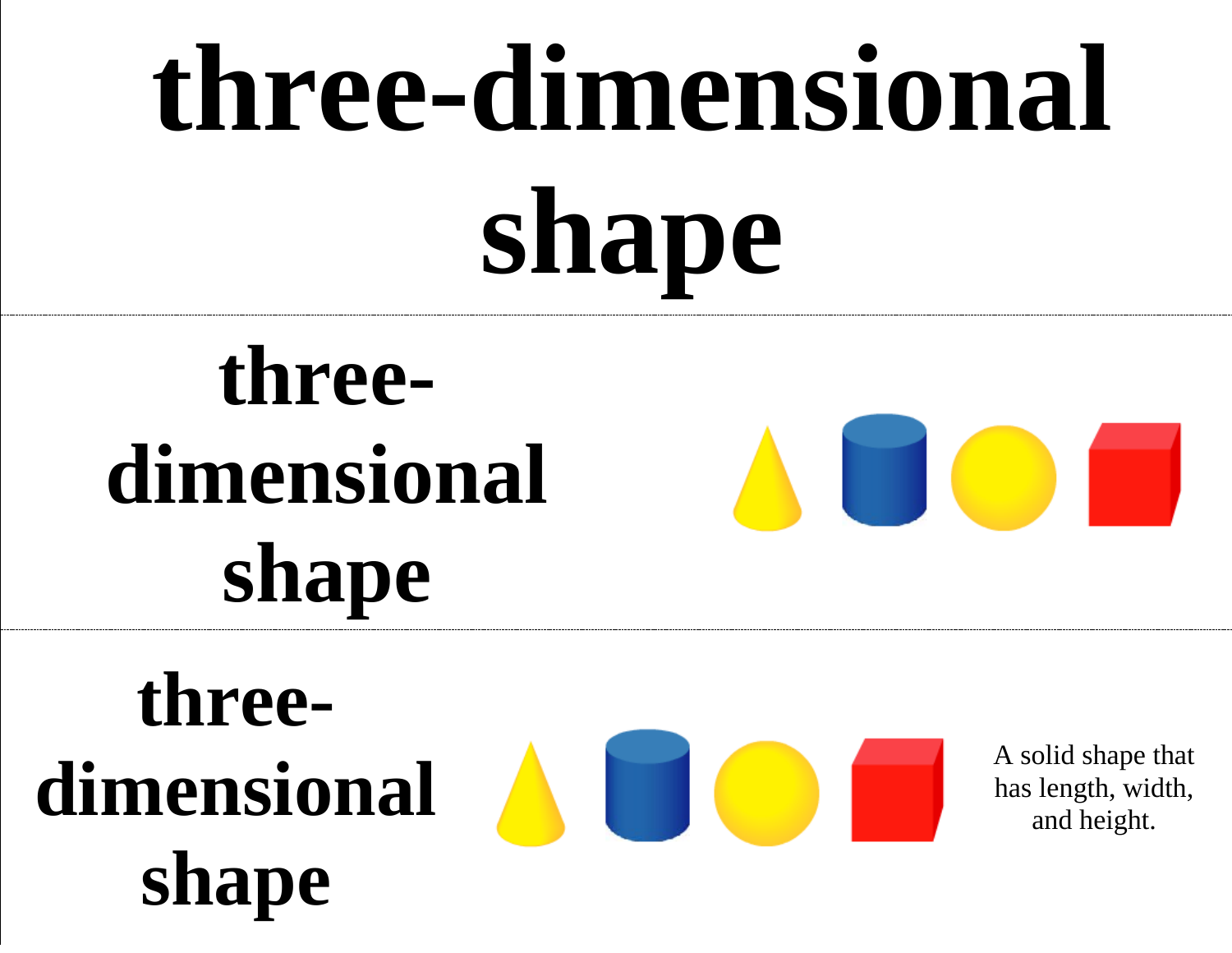# **trapezoid**

### **trapezoid**



### **trapezoid**



A 4-sided two-dimensional shape that has at least one pair of parallel sides.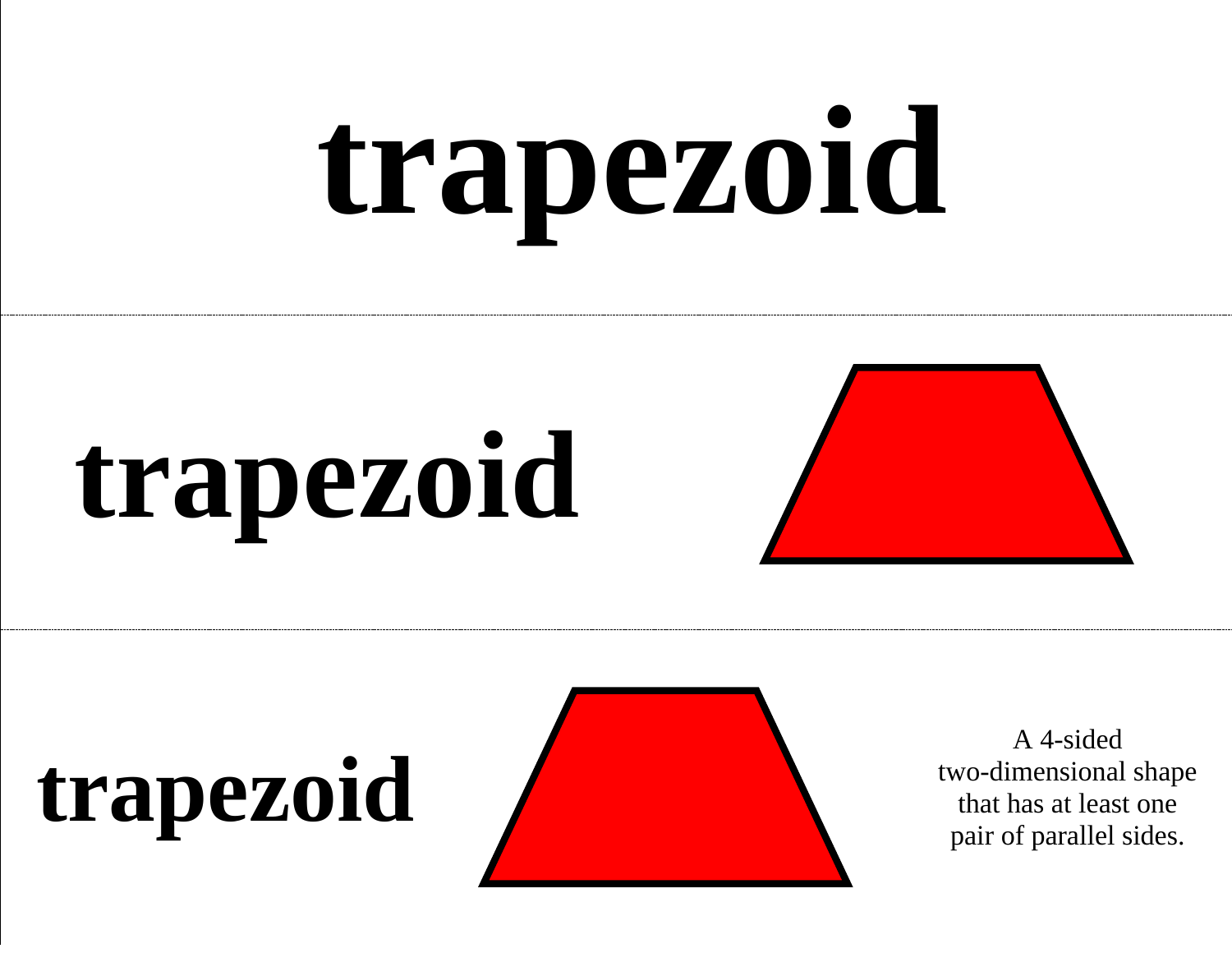# **triangle**









sides and 3 vertices.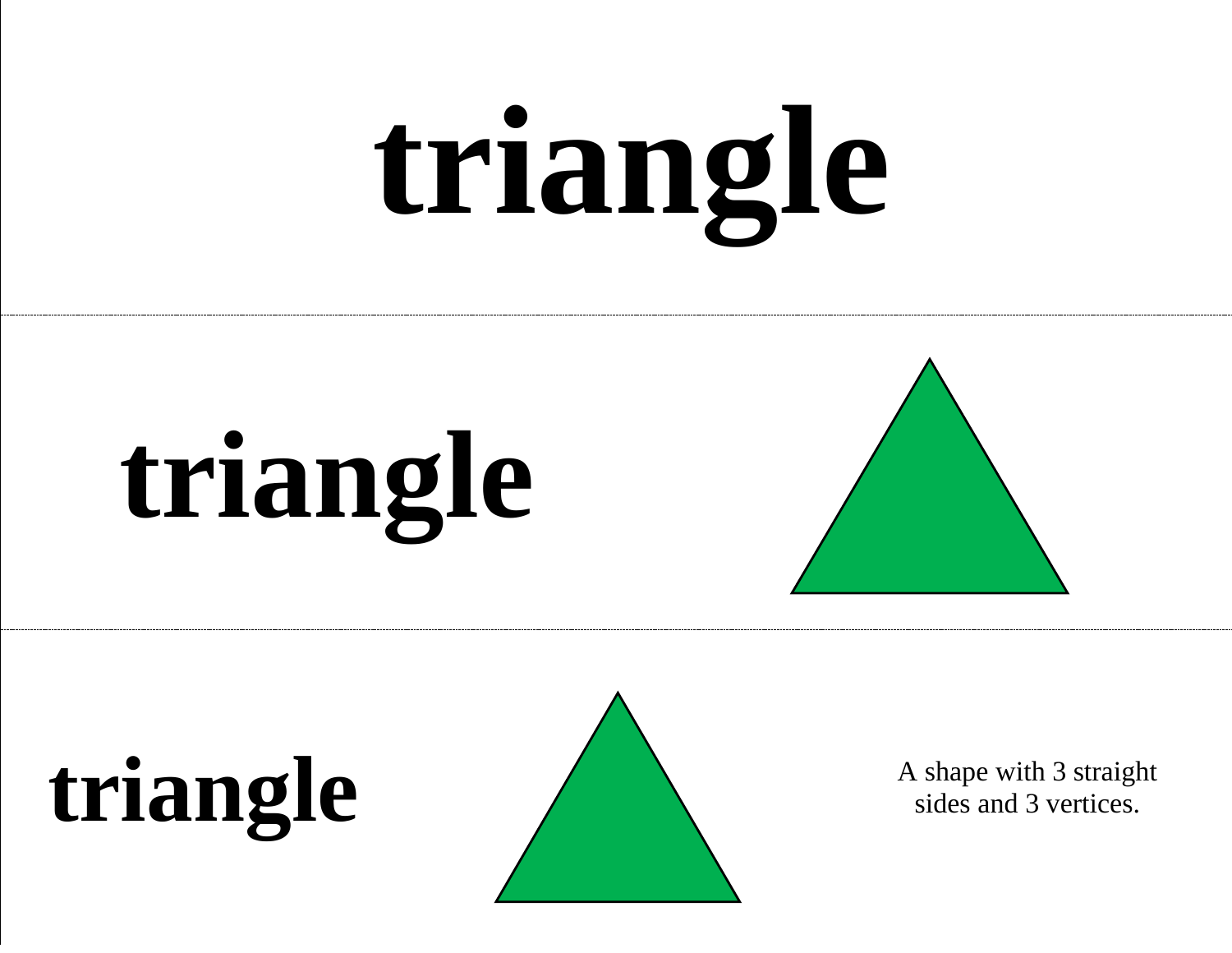### **true**







Accurate; correct. A true equation has the same value on each side of the equal sign.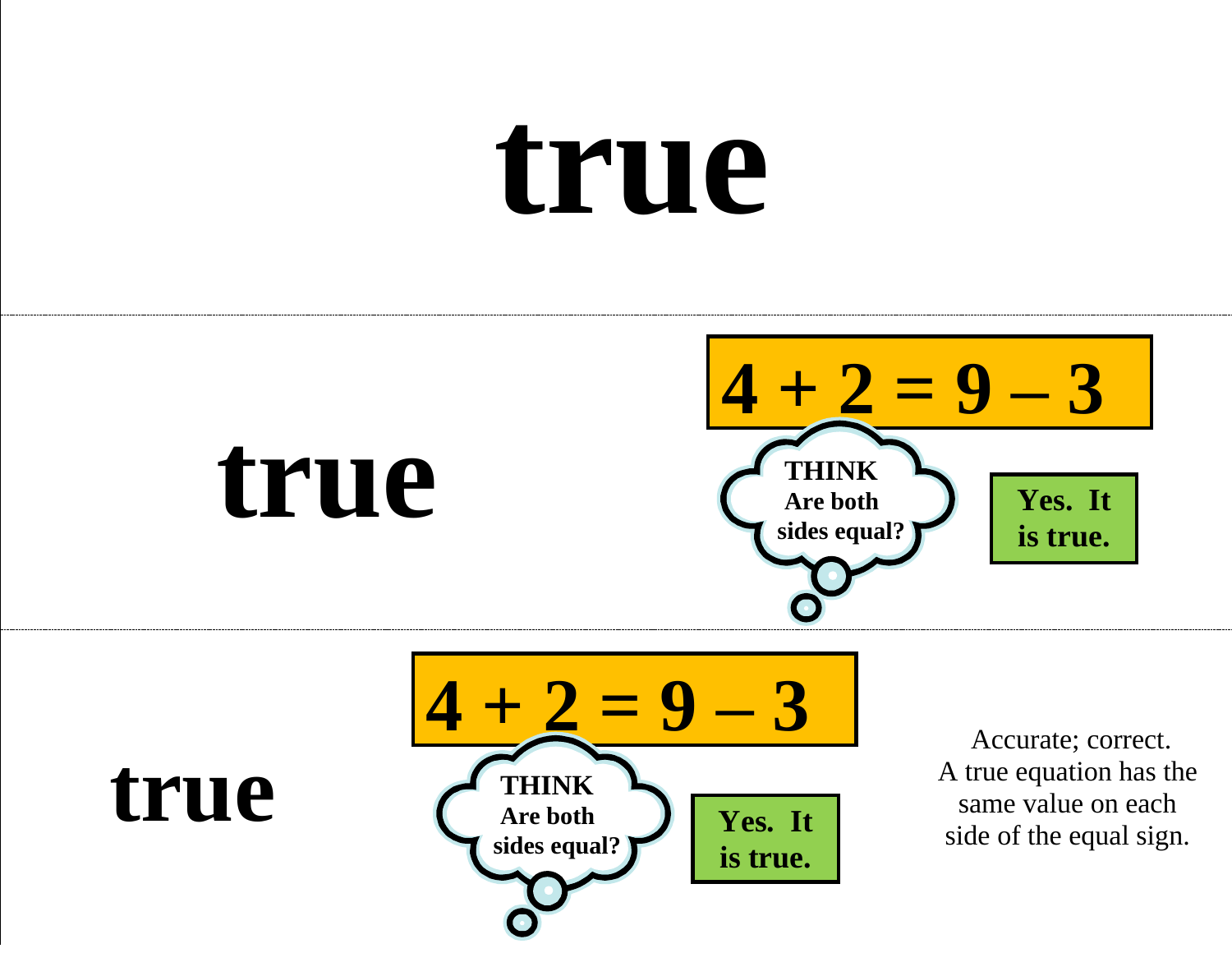### **two-dimensional shape**

#### **twodimensional shape**



**twodimensional shape**



A plane, flat shape that has length and width.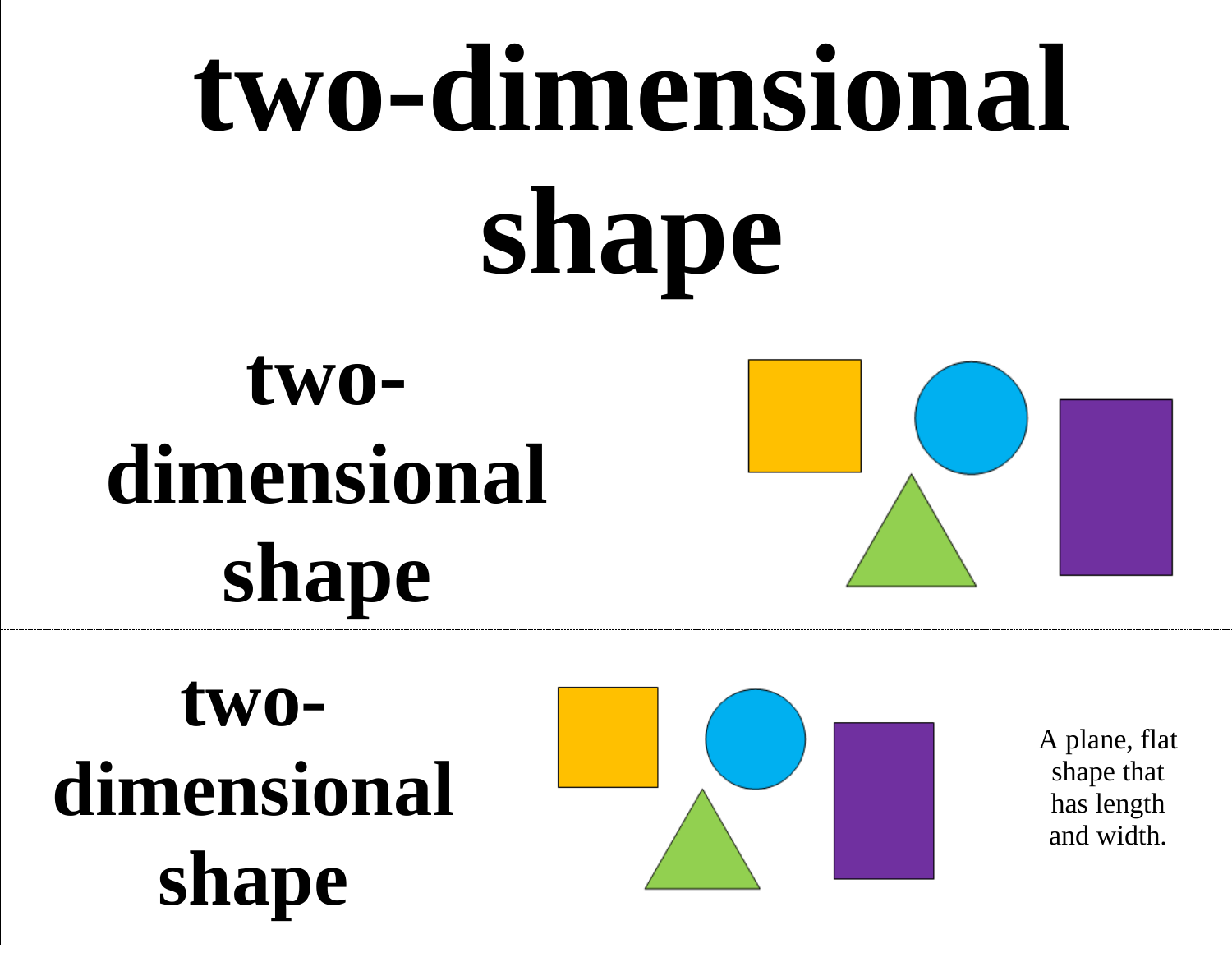# **unequal parts**



**unequal parts**



Parts of a whole that are not the same size.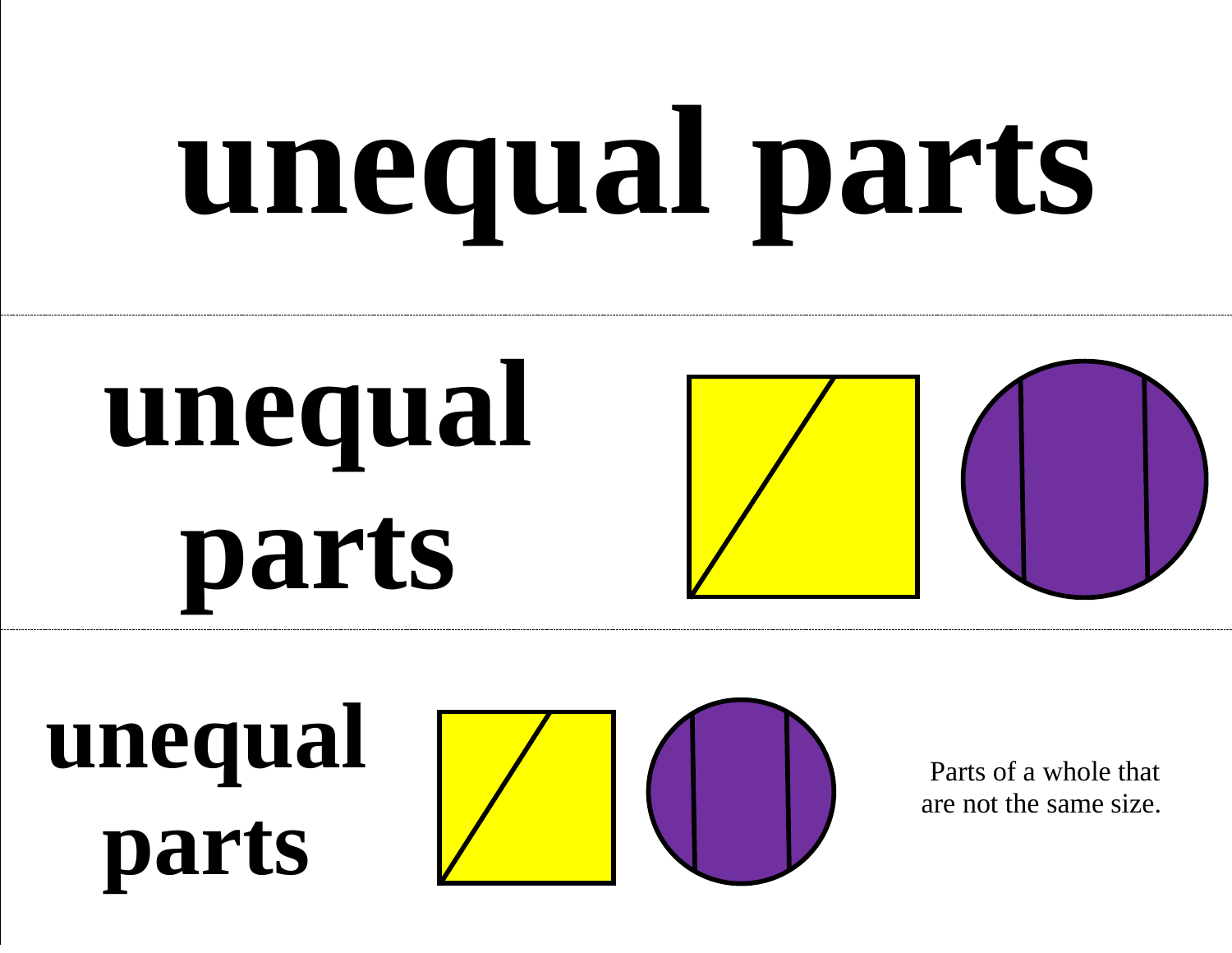# **unequal shares**

### **unequal shares**



**unequal shares**



Parts of a whole that are not the same size.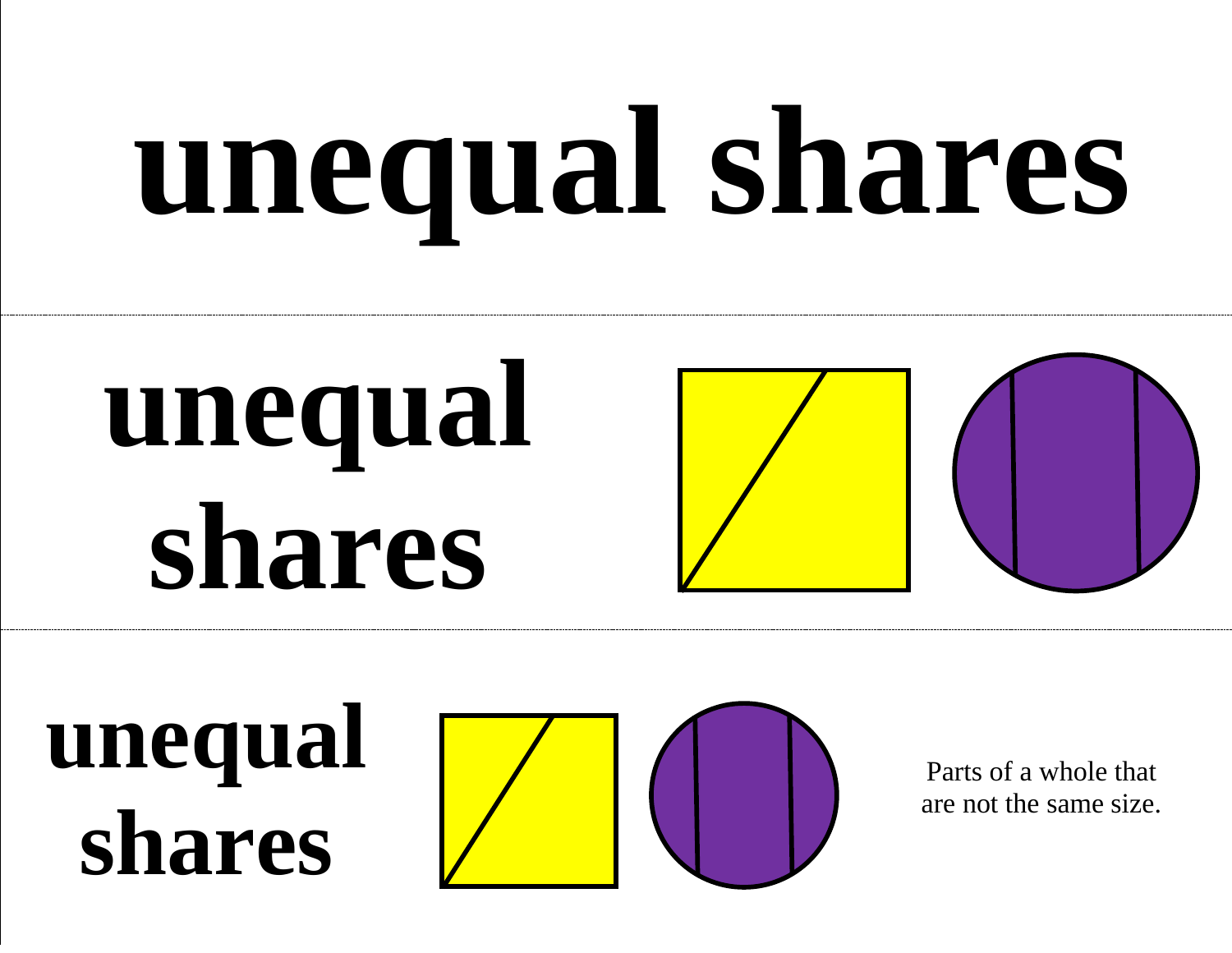### **unit**









the height or length of an object.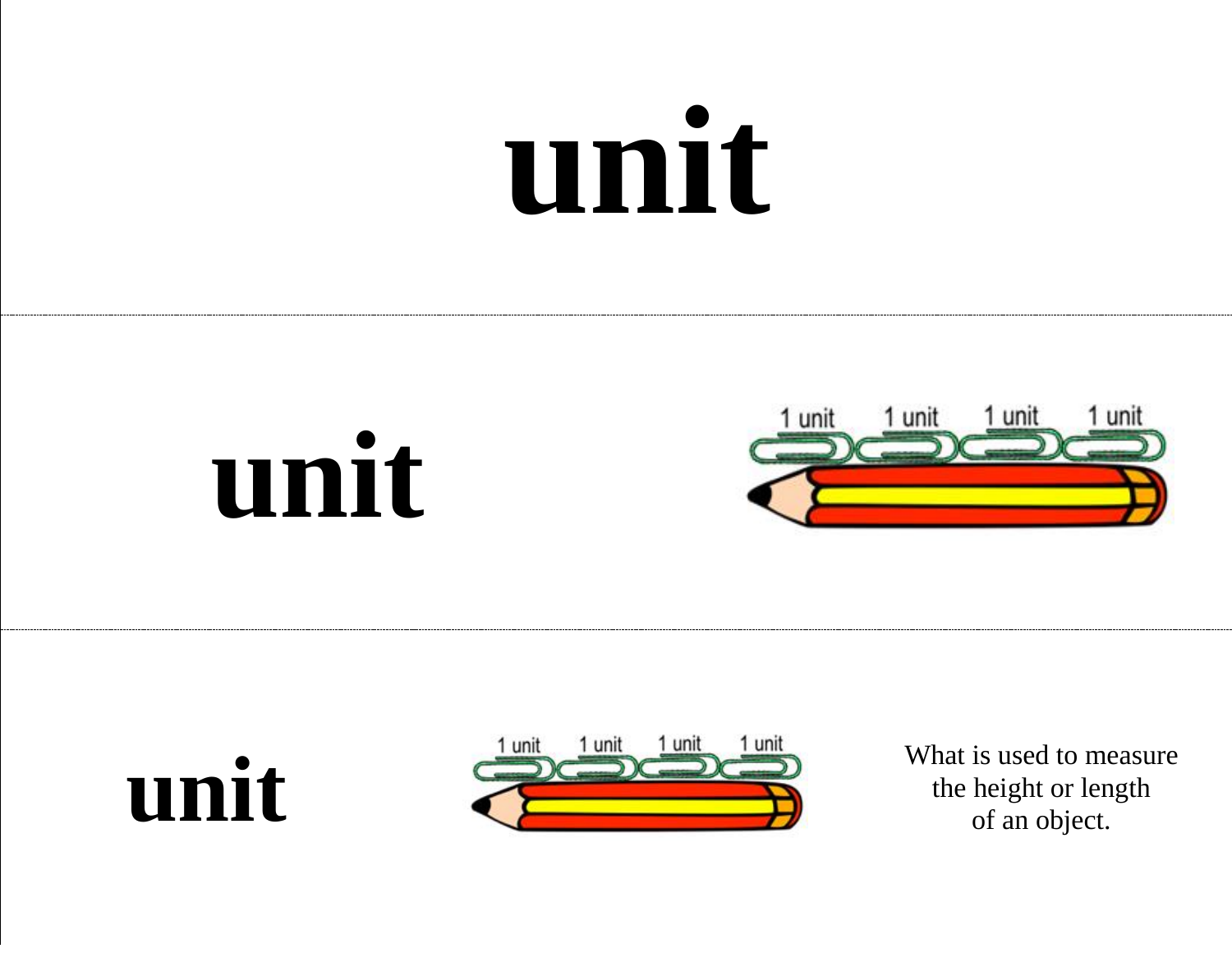### **vertex**



#### **vertex**



A corner of a shape. (plural - vertices)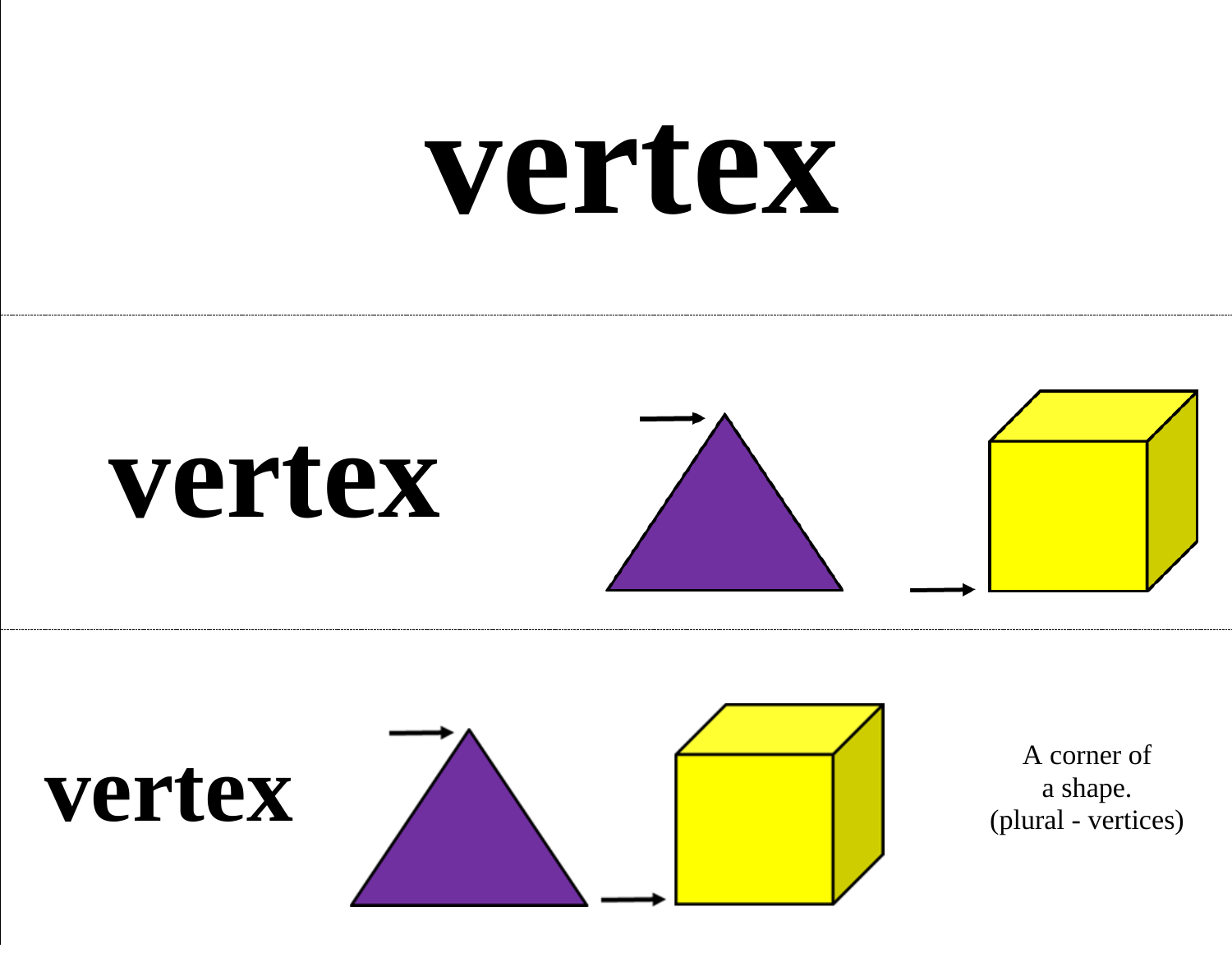### **whole**







**1 whole pie 1 whole rectangle**





group of objects, shape, or quantity.

**1 whole pie 1 whole rectangle**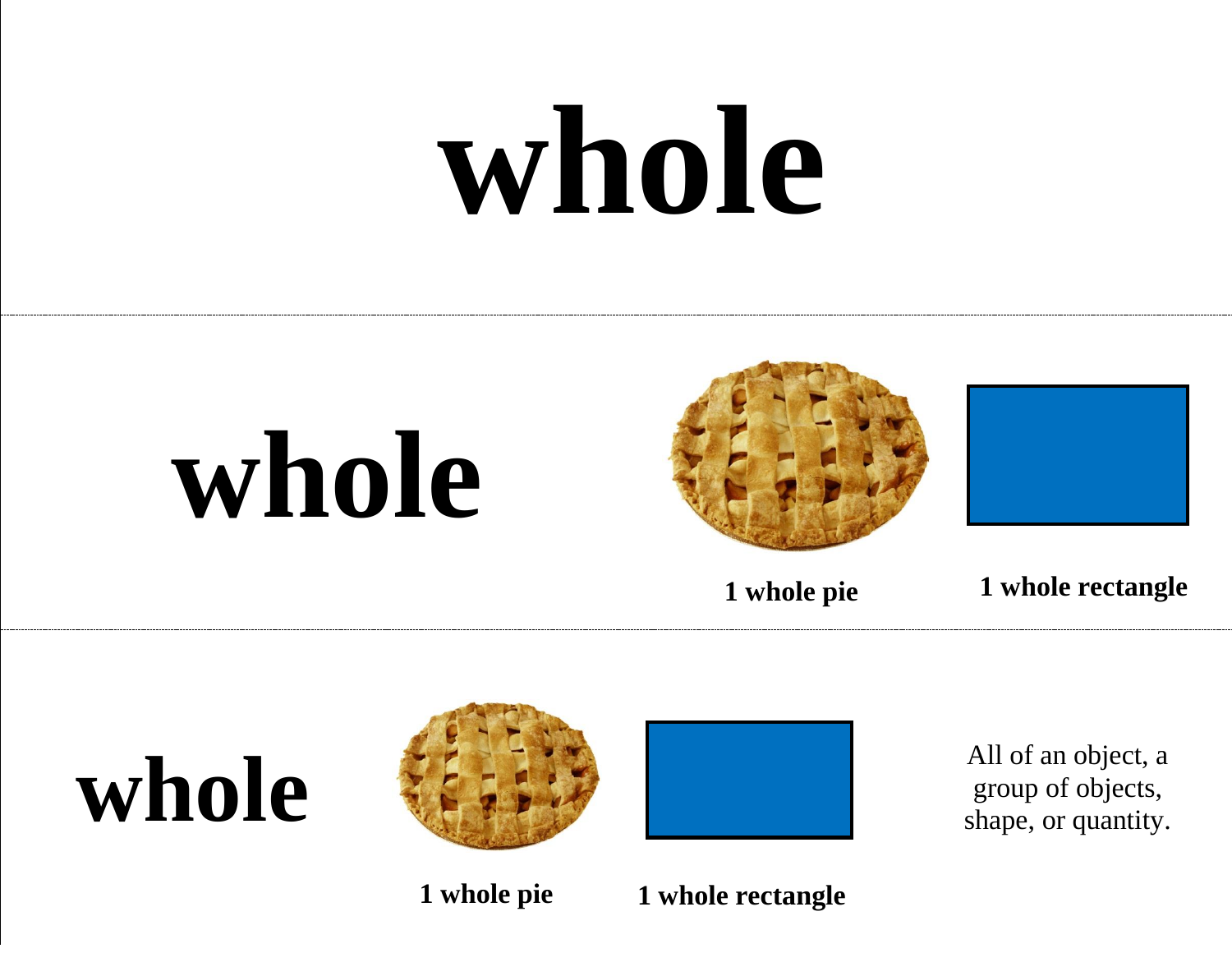#### **zero**



#### **zero 0**

A whole number that tells there are no objects in a set.